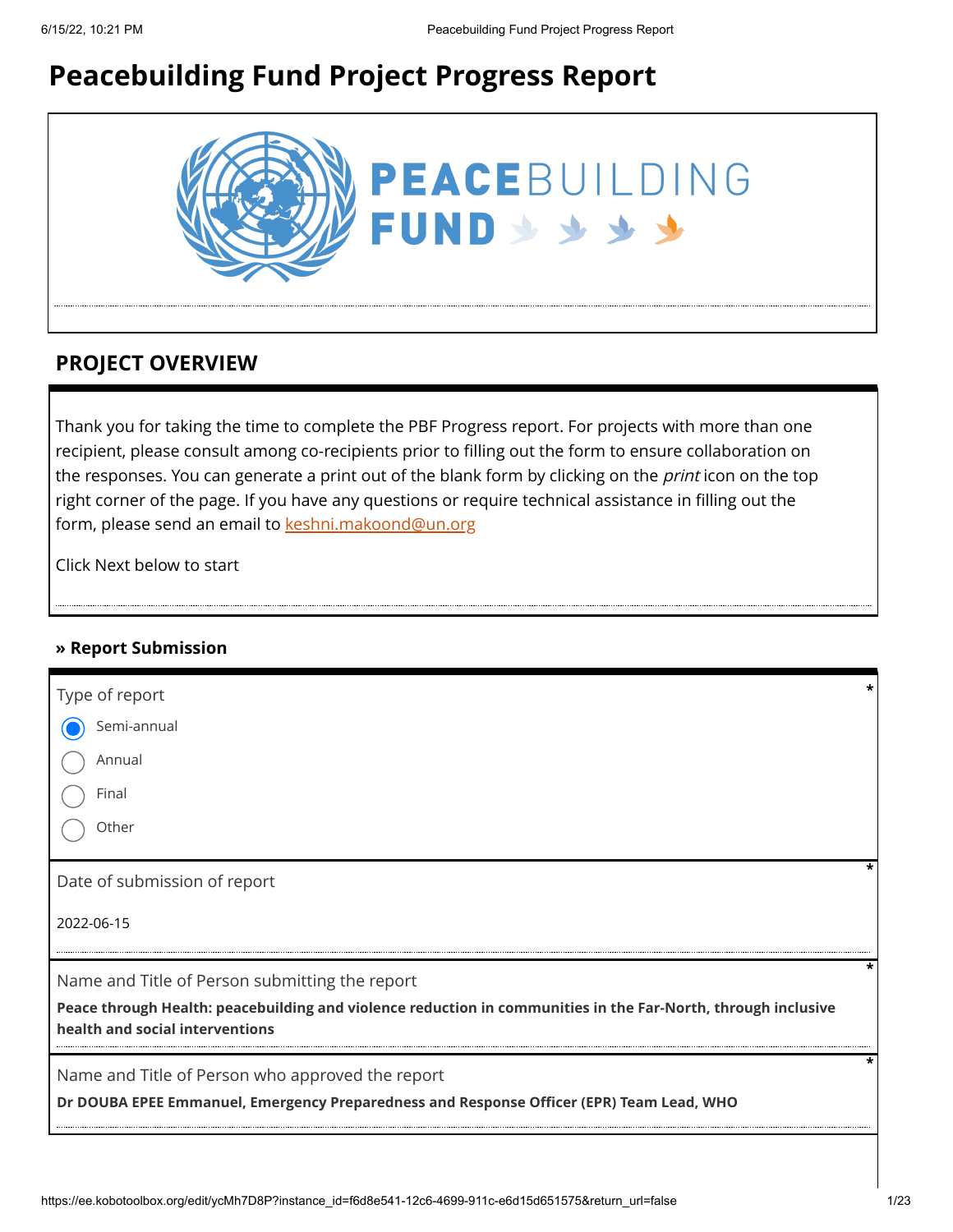| $\star$<br>Have all fund recipients for this project contributed to the report?                                                                                                  |  |  |  |  |  |
|----------------------------------------------------------------------------------------------------------------------------------------------------------------------------------|--|--|--|--|--|
| yes                                                                                                                                                                              |  |  |  |  |  |
| no                                                                                                                                                                               |  |  |  |  |  |
| Did PBF Secretariat review the report?                                                                                                                                           |  |  |  |  |  |
| If there is no PBF secretariat in country, please select "Not applicable". If there is a PBF secretariat, you should normally ensure that they<br>have an opportunity to review. |  |  |  |  |  |
| yes                                                                                                                                                                              |  |  |  |  |  |
| no                                                                                                                                                                               |  |  |  |  |  |
| Not Applicable                                                                                                                                                                   |  |  |  |  |  |

### **» Project Information and Geographical Scope**

| *<br>Is this a cross-border project?<br>yes<br>no                         |                           |                                 |  |  |  |  |
|---------------------------------------------------------------------------|---------------------------|---------------------------------|--|--|--|--|
|                                                                           |                           |                                 |  |  |  |  |
| Please select the geographical region in which the project is implemented |                           |                                 |  |  |  |  |
| Asia and the Pacific                                                      | Central & Southern Africa | East Africa                     |  |  |  |  |
| Europe and Central Asia                                                   | Global                    | Latin America and the Carribean |  |  |  |  |
| Middle East and North Africa                                              | <b>West Africa</b>        |                                 |  |  |  |  |
| Country of project implementation                                         |                           |                                 |  |  |  |  |
| Angola                                                                    | Burundi                   | Cameroon                        |  |  |  |  |
| Central African Republic                                                  | Chad                      | Congo, The Democratic Republic  |  |  |  |  |
| Gabon                                                                     | Lesotho                   | Rwanda                          |  |  |  |  |
| Zimbabwe                                                                  | Other, Specify            |                                 |  |  |  |  |
|                                                                           |                           |                                 |  |  |  |  |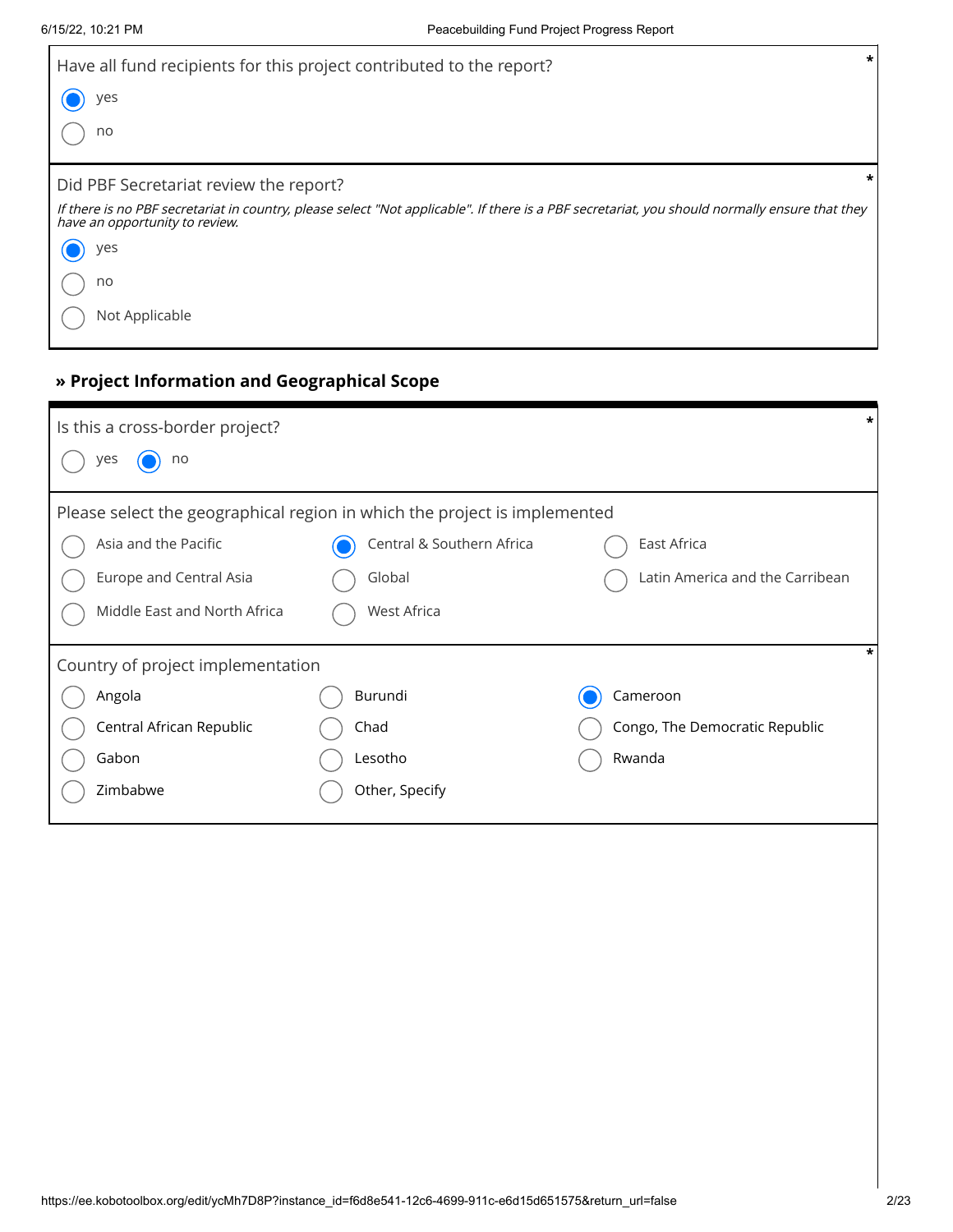| Project Title                                                                                                                                                                                                             | * |
|---------------------------------------------------------------------------------------------------------------------------------------------------------------------------------------------------------------------------|---|
| 00119720: Appui à la participation des femmes et des jeunes aux initiatives de consolidation de la paix, de<br>renforcement des mécanismes de cohésion sociale et du vivre ensemble                                       |   |
| 00119721: Est/Adamaoua/Nord : réduction des tensions/conflits liés à l'utilisation des ressources naturelles pour les<br>activités agro-pastorales                                                                        |   |
| 00129531: Leveraging community participation in local governance for effective conflict prevention and resolution in<br>the Littoral and West regions affected by the North-West and South-West crisis in Cameroon        |   |
| 00129532: Peace through Health: peacebuilding and violence reduction in communities in the Far-North, through<br>inclusive health and social interventions                                                                |   |
| 00119722: Projet secrétariat : appui à la coordination et au suivi des projets du fonds pour la consolidation de la paix                                                                                                  |   |
| 00130027: Renforcement de la coexistence Pacifique durable et l'autonomisation des jeunes déplacés dans les<br>communes des régions de l'Ouest et du littoral au Cameroun                                                 |   |
| 00125641: Renforcement de la participation des mécanismes communautaires et du rôle des défenseures des droits<br>humains au processus de consolidation de la paix dans les Régions du Nord-ouest et du Sudouest Cameroun |   |
| 00119719: Stabilisation et relèvement des communautés affectées par la crise sécuritaire à l'Extrême-Nord                                                                                                                 |   |
| 00112785: Strengthening capacities in support of peaceful electoral processes and social cohesion                                                                                                                         |   |
| Other, Specify                                                                                                                                                                                                            |   |
| Project Start Date                                                                                                                                                                                                        |   |
| 2021-12-02                                                                                                                                                                                                                |   |
| Project end Date                                                                                                                                                                                                          |   |
| 2023-06-01                                                                                                                                                                                                                |   |
| Has this project received an extension?                                                                                                                                                                                   |   |
| YES, Cost Extension                                                                                                                                                                                                       |   |
| YES, No Cost Extension                                                                                                                                                                                                    |   |
| YES, Both Cost and No Cost extensions                                                                                                                                                                                     |   |
| NO, No Extensions                                                                                                                                                                                                         |   |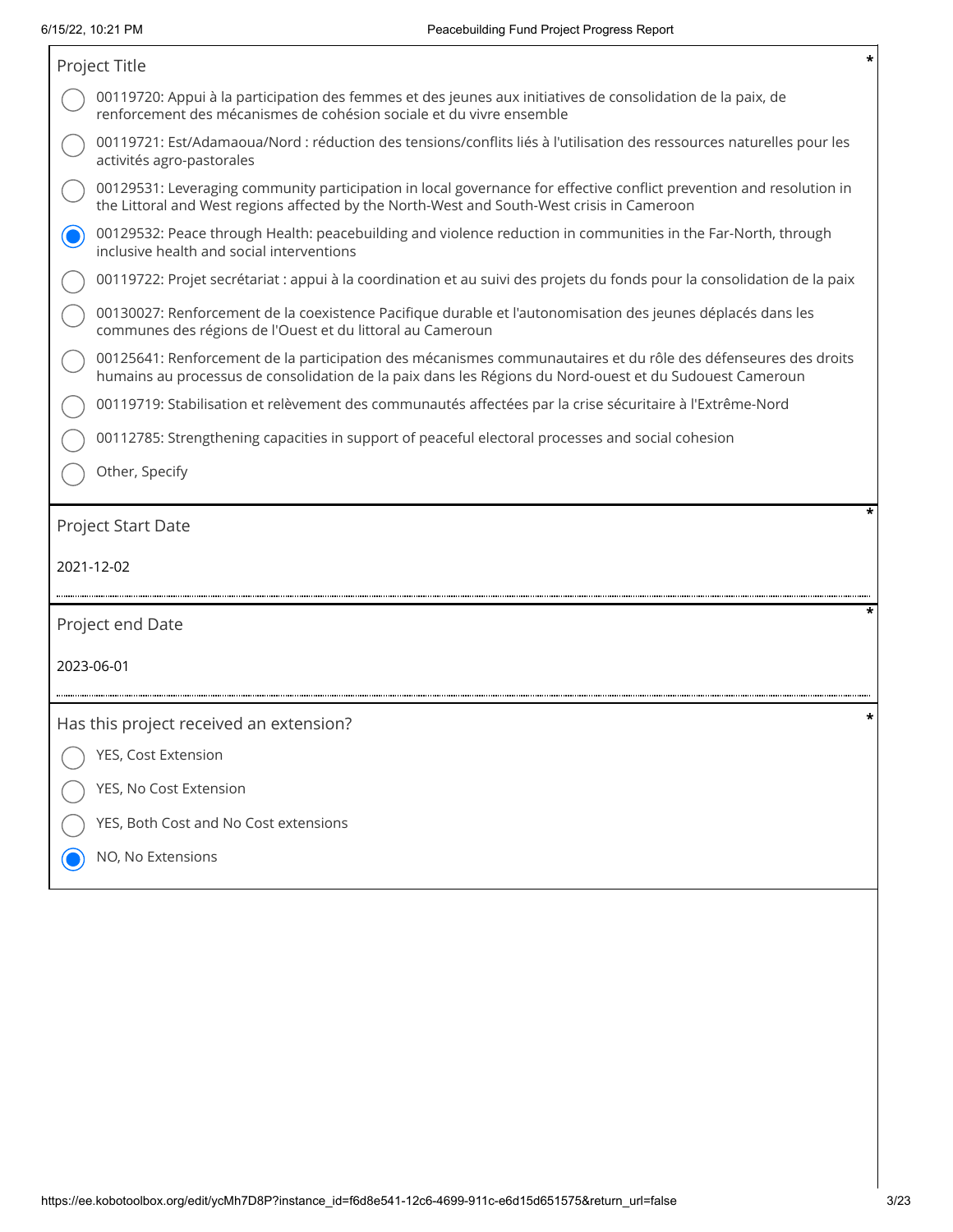| Will this project be requesting an extension?                      | $\pmb{\ast}$ |
|--------------------------------------------------------------------|--------------|
| YES, Cost Extension                                                |              |
| YES, No Cost Extension                                             |              |
| YES, Both Cost and No Cost extensions                              |              |
| NO, No Extensions                                                  |              |
| Is funding disbursed either into a national or regional trust fund | *            |
| yes                                                                |              |
| no                                                                 |              |
|                                                                    |              |

## **Recipients**

| *<br>Is the lead recipient a UN agency or a non UN entity?                                        |
|---------------------------------------------------------------------------------------------------|
| UN entity                                                                                         |
| Non-UN Entity                                                                                     |
| Please select the lead recipient                                                                  |
| UNDP: United Nations Development Programme<br>IOM: International Organization for Migration       |
| <b>UNICEF: United Nations Children's Fund</b>                                                     |
| OHCHR: Office of the United Nations High Commissioner for Human Rights                            |
| UNWOMEN: United Nations Entity for Gender Equality and the Empowerment of Women                   |
| UNHCR: United Nations High Commissioner for Refugees<br>UNFPA: United Nations Population Fund     |
| WFP: World Food Programme<br>FAO: Food and Agriculture Organization                               |
| <b>UNHABITAT: United Nations Human Settlements Programme</b>                                      |
| UNESCO: United Nations Educational, Scientific and Cultural Organization                          |
| ILO: International Labour Organization<br><b>UNEP: United Nations Environment Programme</b>       |
| PAHO/WHO<br>WHO: World Health Organization                                                        |
| UNODC: United Nations Office on Drugs and Crime<br>UNCDF: United Nations Capital Development Fund |
| UNOPS: United Nations Office for Project Services                                                 |
| ITC: International Trade Centre<br>UNIDO: United Nations Industrial Development Organization      |
| <b>UNDPO</b><br>Other, Specify                                                                    |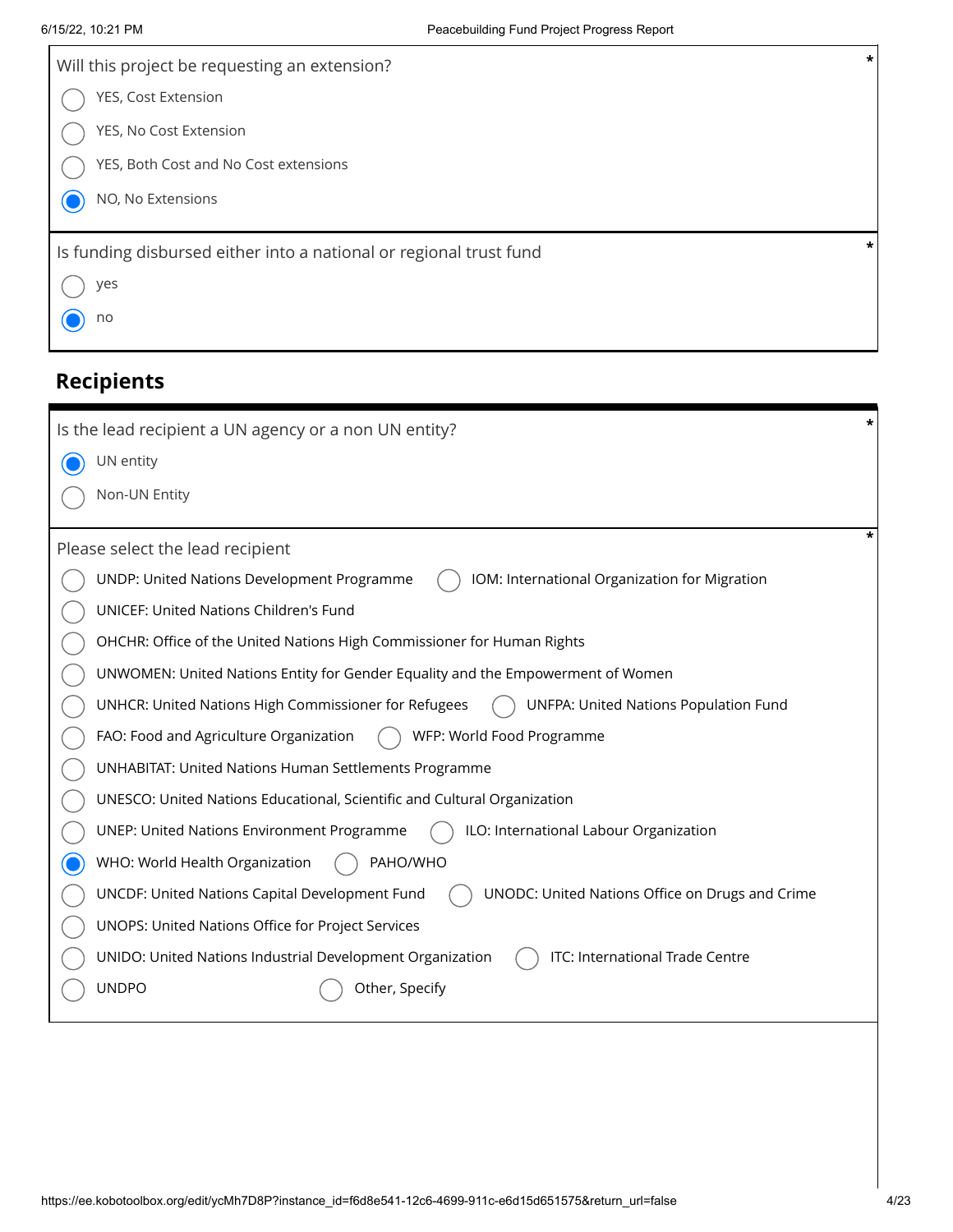| $\star$<br>Are there other recipients for this project?                                              |
|------------------------------------------------------------------------------------------------------|
| No other recipients                                                                                  |
| Yes, other UN recipients only                                                                        |
| Yes, other non-UN recipients only                                                                    |
| Yes, both UN and non-UN recipients                                                                   |
| *<br>Please select other UN recipients recipients                                                    |
| UNDP: United Nations Development Programme<br>IOM: International Organization for Migration          |
| <b>UNICEF: United Nations Children's Fund</b>                                                        |
| OHCHR: Office of the United Nations High Commissioner for Human Rights                               |
| UNWOMEN: United Nations Entity for Gender Equality and the Empowerment of Women                      |
| UNHCR: United Nations High Commissioner for Refugees<br><b>UNFPA: United Nations Population Fund</b> |
| WFP: World Food Programme<br>FAO: Food and Agriculture Organization                                  |
| <b>UNHABITAT: United Nations Human Settlements Programme</b>                                         |
| UNESCO: United Nations Educational, Scientific and Cultural Organization                             |
| <b>UNEP: United Nations Environment Programme</b><br>ILO: International Labour Organization          |
| PAHO/WHO<br>WHO: World Health Organization                                                           |
| UNCDF: United Nations Capital Development Fund<br>UNODC: United Nations Office on Drugs and Crime    |
| UNOPS: United Nations Office for Project Services                                                    |
| ITC: International Trade Centre<br>UNIDO: United Nations Industrial Development Organization         |
| UN Department of Peace Operations<br>Other, Specify                                                  |

## **Financial Reporting**

#### **» Delivery by Recipient**

**Please enter the total amounts in US dollars allocated to each recipient organization**

**Please enter the original budget amount, amount transferred to date and estimated expenditure by recipient.**

Please make sure you enter the correct amount. All values should be entered in **US Dollars**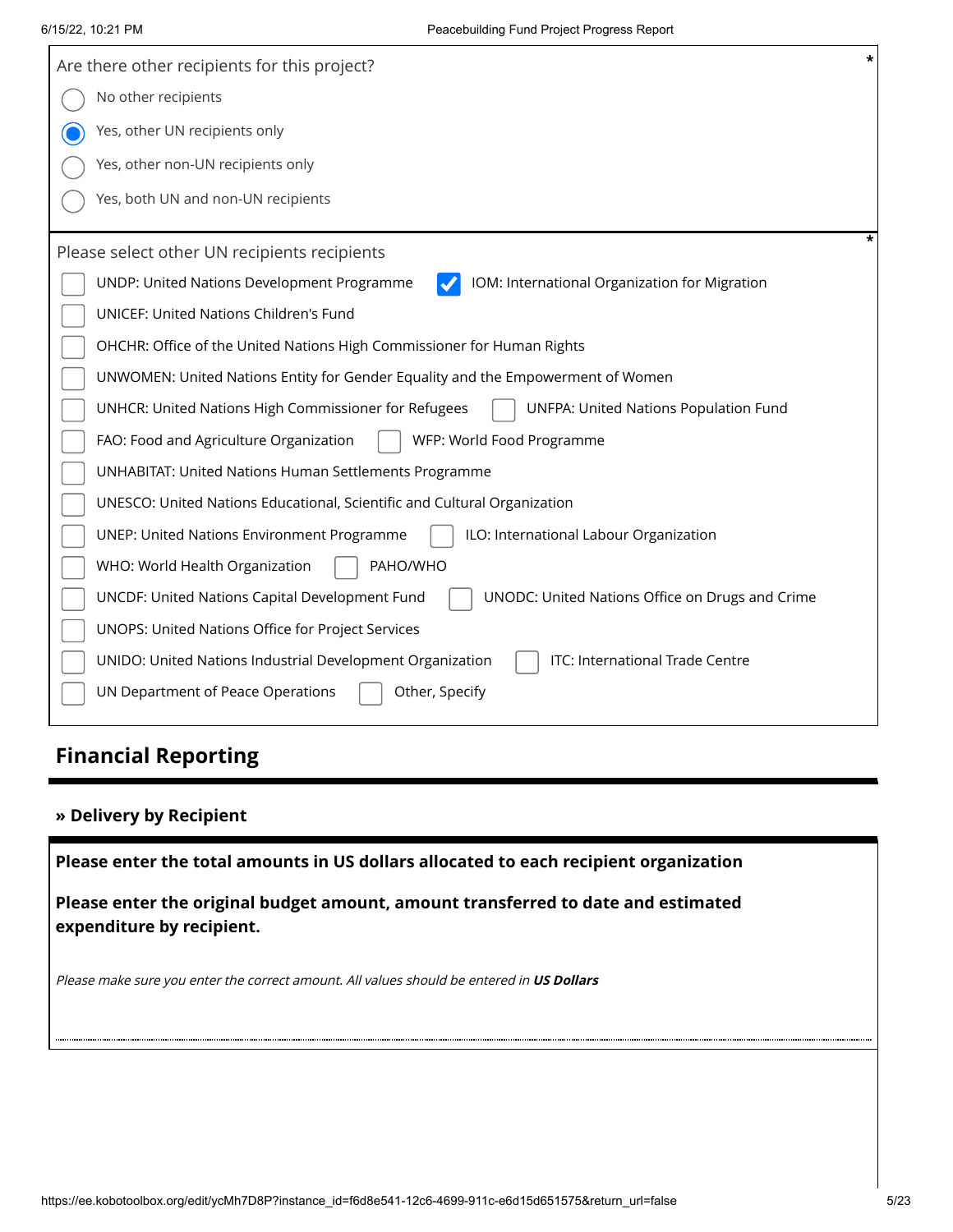6/15/22, 10:21 PM Peacebuilding Fund Project Progress Report

| <b>Recipients</b>                                                                   | <b>Total Project</b><br><b>Budget</b><br>(in US \$)<br>Please enter the total<br>budget as is in the<br>project document in US<br><i>Dollars</i><br>*                                     | <b>Transfers to</b><br>date<br>(in US \$)<br>Please enter the total<br>amount transferred to<br>each recipient to date in<br>US Dollars<br>* | <b>Expenditure</b><br>to date<br>(in US \$)<br>Please enter the<br>approximate amount<br>spent to date in US<br>dollars | Implementati<br>on rate as a<br>percentage of<br>total budget<br>(calculated automatically) |
|-------------------------------------------------------------------------------------|-------------------------------------------------------------------------------------------------------------------------------------------------------------------------------------------|----------------------------------------------------------------------------------------------------------------------------------------------|-------------------------------------------------------------------------------------------------------------------------|---------------------------------------------------------------------------------------------|
| <b>WHO: World</b><br><b>Health</b><br>Organizatio<br>n                              | 1273300                                                                                                                                                                                   | 509320                                                                                                                                       | 147145.33                                                                                                               | 11.56 %                                                                                     |
| IOM:<br><b>Internation</b><br>al<br><b>Organizatio</b><br>n for<br><b>Migration</b> | $\star$<br>1288743.4                                                                                                                                                                      | *<br>515497.36                                                                                                                               | $\ast$<br>65938.35                                                                                                      | 5.12 %                                                                                      |
| <b>TOTAL</b>                                                                        | 2562043.4                                                                                                                                                                                 | 1024817.36                                                                                                                                   | 213083.68                                                                                                               | 8.32                                                                                        |
| Correct                                                                             | The approximate implementation rate as percentage of total project budget based on the values<br>entered in the above matrix is 8.32%. Can you confirm that this is correct?<br>Incorrect |                                                                                                                                              |                                                                                                                         |                                                                                             |

### **» Gender-responsive Budgeting**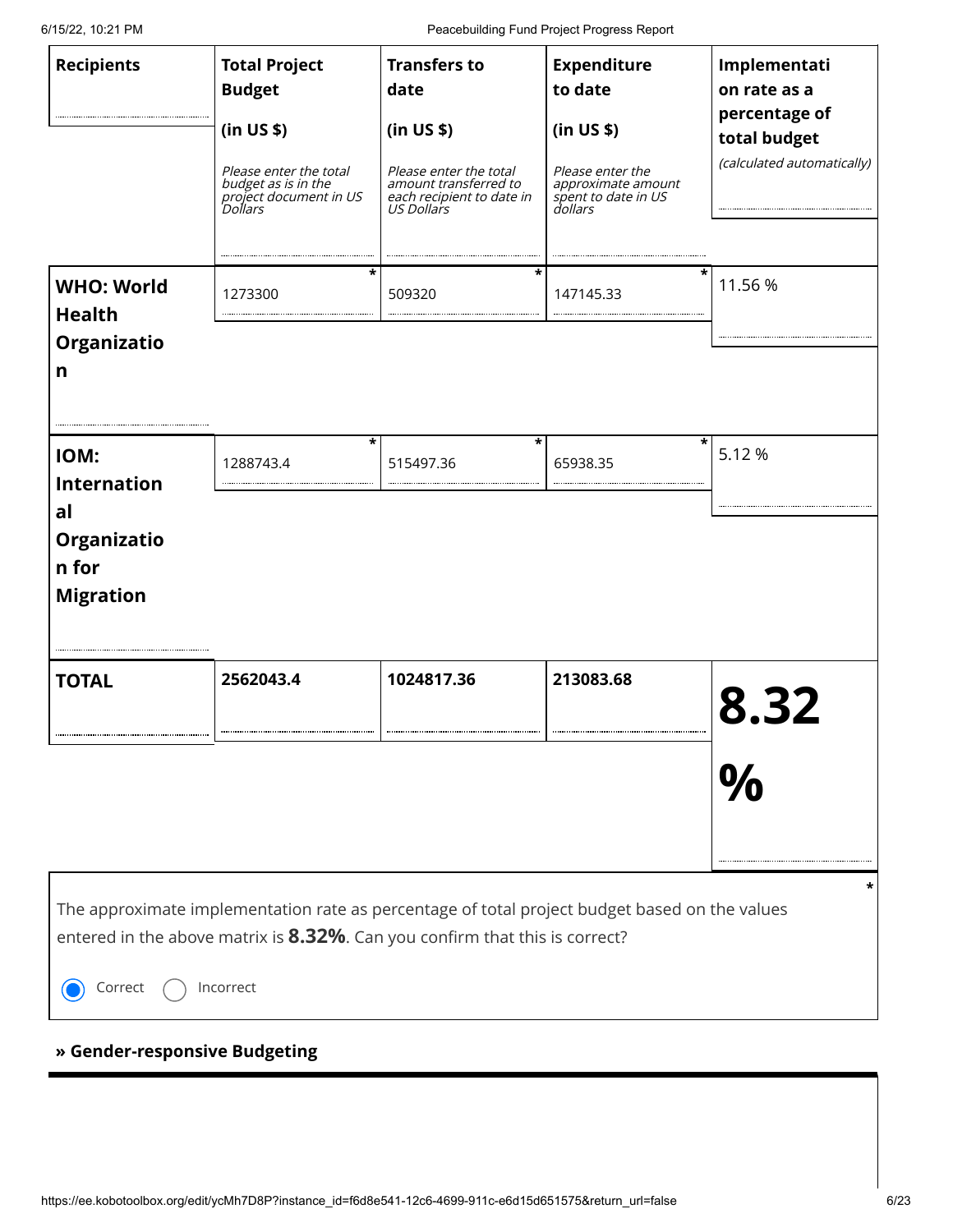| Indicate what <b>percentage (%)</b> of the budget contributes to gender equality or women's<br>empowerment (GEWE)?                                                                                                        |  |
|---------------------------------------------------------------------------------------------------------------------------------------------------------------------------------------------------------------------------|--|
| 34.62                                                                                                                                                                                                                     |  |
| The dollar amount of the budget contributing to Gender Equality and Women's Empowerment (GEWE)<br>based on percentage entered above and total project budget is US \$ 886979.43. Can you confirm<br>that this is correct? |  |
| Correct<br>Incorrect                                                                                                                                                                                                      |  |
| If it is incorrect, please enter the budget amount allocated to GEWE in US Dollars                                                                                                                                        |  |
| 886869.69                                                                                                                                                                                                                 |  |
| Amount expended to date on efforts contributiong to gender equality or women's empowerment is<br><b>US \$73769.57.</b> Is this correct?                                                                                   |  |
| Incorrect<br>Correct                                                                                                                                                                                                      |  |
| ATTACH PROJECT EXCEL BUDGET SHOWING CURRENT APPROXIMATE EXPENDITURE.<br>The templates for the budget are available here                                                                                                   |  |
| SEMI ANNUAL REPORT PB.0047 Final-13_28_27.xlsx                                                                                                                                                                            |  |

## **Project Markers**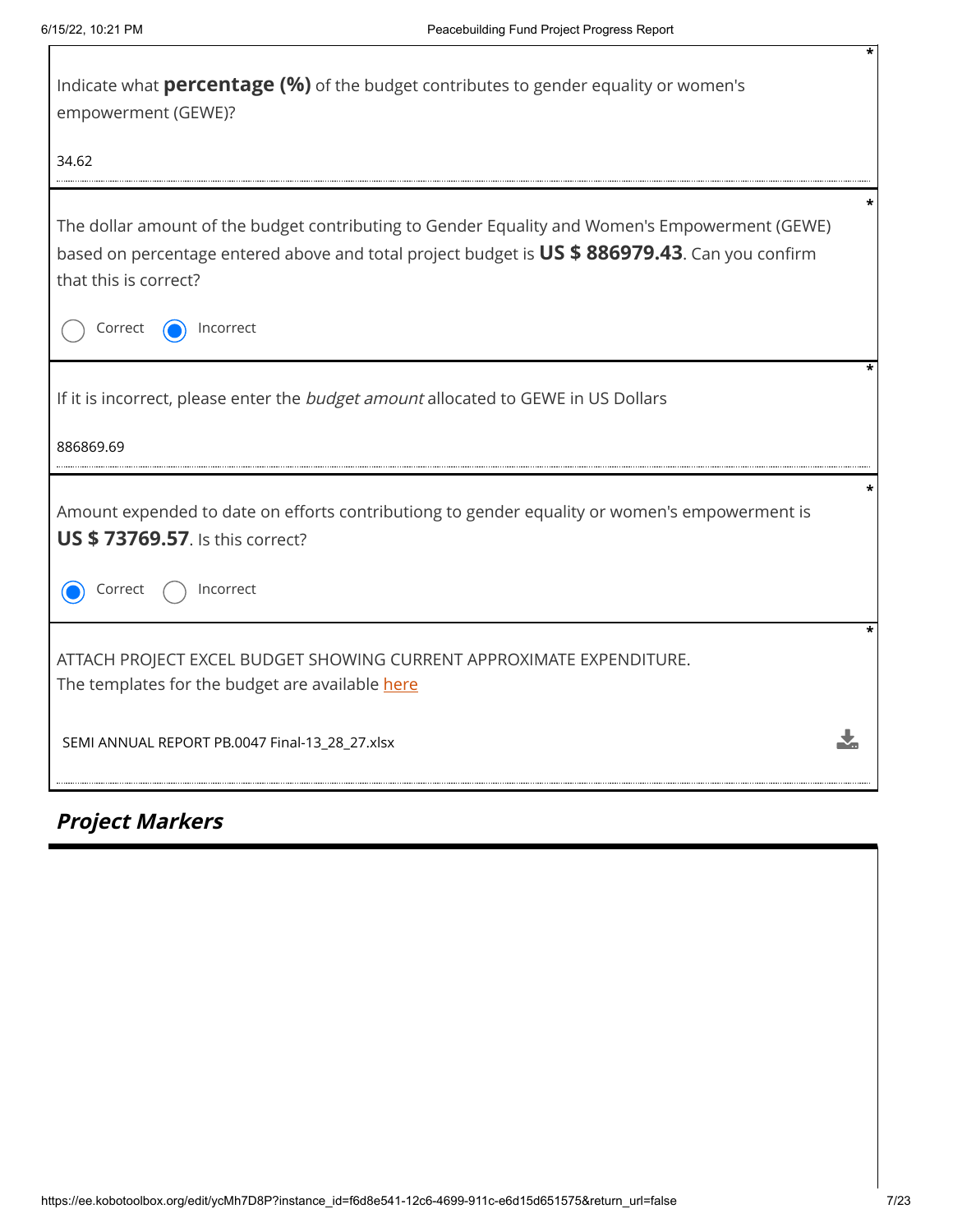Г

| Please select the Gender Marker Associated with this project                                                                                                                       | * |
|------------------------------------------------------------------------------------------------------------------------------------------------------------------------------------|---|
| Score 1 for projects that contribute in some way to gender equality, but not significantly (less than 30% of the total<br>budget for GEWE)                                         |   |
| Score 2 for projects that have gender equality as a significant objective and allocate between 30 and 79% of the total<br>project budget to GEWE                                   |   |
| Score 3 for projects that have gender equality as a principal objective and allocate at least 80% of the total project<br>budget to Gender Equality and Women's Empowerment (GEWE) |   |
| Please select the Risk Marker Associated with this project                                                                                                                         | * |
| Risk marker 0 = low risk to achieving outcomes                                                                                                                                     |   |
| Risk marker 1 = medium risk to achieving outcomes                                                                                                                                  |   |
| Risk marker 2 = high risk to achieving outcomes                                                                                                                                    |   |
| Please select the PBF Focus Area associated with this project                                                                                                                      | * |
| (1.1) Security Sector Reform                                                                                                                                                       |   |
| (1.2) Rule of Law                                                                                                                                                                  |   |
| (1.3) Demobilisation, Disarmament and Reintegration                                                                                                                                |   |
| (1.4) Political Dialogue                                                                                                                                                           |   |
| (2.1) National reconciliation                                                                                                                                                      |   |
| (2.2) Democratic Governance                                                                                                                                                        |   |
| (2.3) Conflict prevention/management                                                                                                                                               |   |
| (3.1) Employment                                                                                                                                                                   |   |
| (3.2) Equitable access to social services                                                                                                                                          |   |
| (4.1) Strengthening of essential national state capacity                                                                                                                           |   |
| (4.2) Extension of state authority/Local Administration                                                                                                                            |   |
| (4.3) Governance of peacebuilding resources (including PBF Secretariats)                                                                                                           |   |
| Is the project part of one or more PBF priority windows?<br>Select all that apply                                                                                                  | * |
| Gender promotion initiative                                                                                                                                                        |   |
| Youth promotion initiative                                                                                                                                                         |   |
| Transition from UN or regional peacekeeping or special political missions                                                                                                          |   |
| Cross-border or regional project                                                                                                                                                   |   |
| None                                                                                                                                                                               |   |
|                                                                                                                                                                                    |   |

## **PART I: OVERALL PROJECT PROGRESS**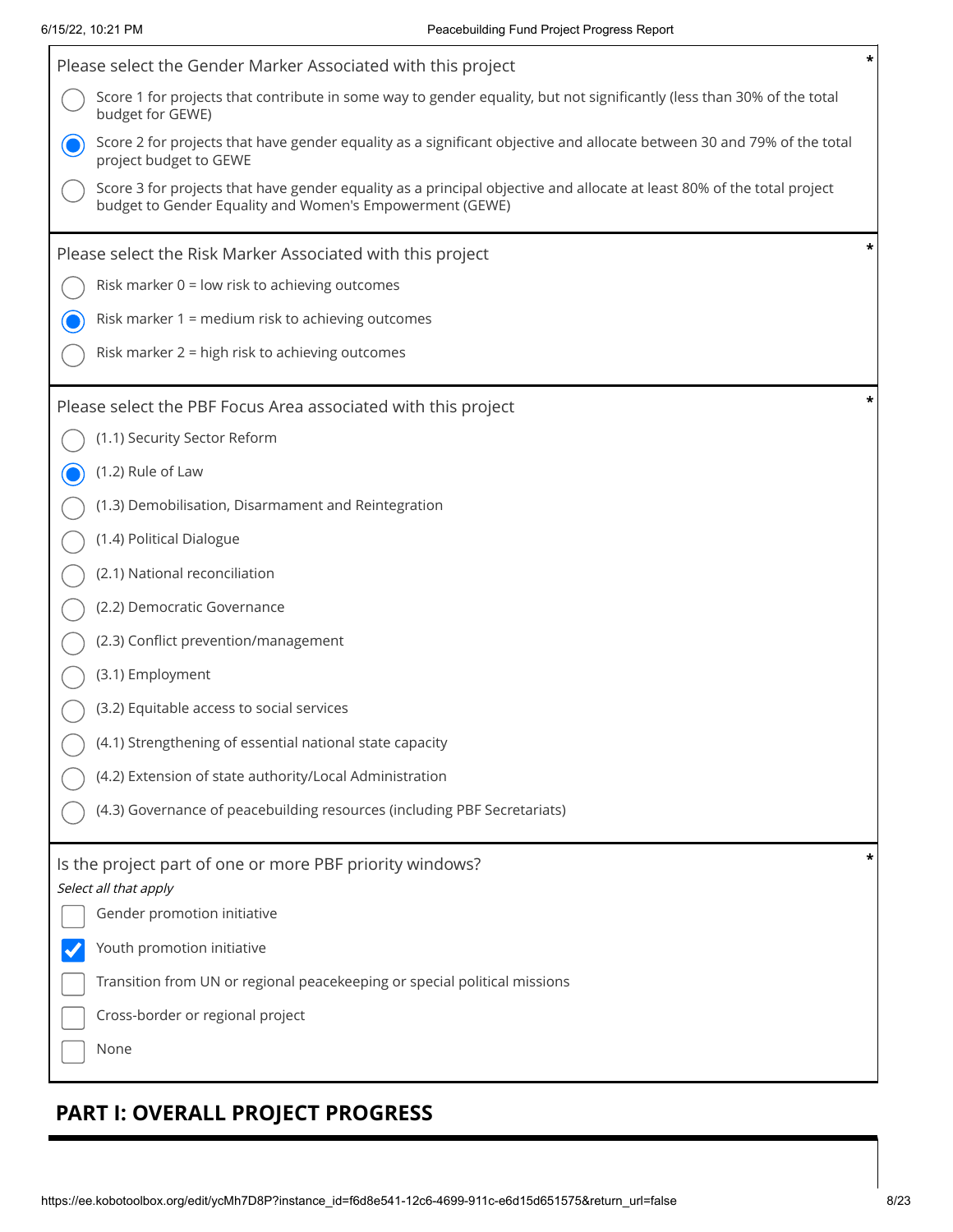NOTES FOR COMPLETING THE REPORT:

- Avoid acronyms and UN jargon, use general /common language.
- Report on what has been achieved in the reporting period, not what the project aims to do.
- Be as concrete as possible. Avoid theoretical, vague or conceptual discourse.
- Ensure the analysis and project progress assessment is gender and age sensitive.
- If relevant, please include any COVID-19 related considerations, adjustments and results and respond to section IV. **(This section is optional)**

Briefly outline the *status of the project* in terms of implementation cycle, including whether preliminary/preparatory activities have been completed (i.e. contracting of partners, staff recruitment, etc.)

#### Please limit your response to 1500 characters including spaces.

**During the reporting period, both WHO and IOM made strong progress to activate and operationalize the "Peace through Health" project, with the final result at the end of this semi-annual period of a greater buy-in from the National Disarmament, Demobilization, and Reintegration Commission (NDDRC) to further mainstream health and non-health orientated community violence reduction (CVR) activities into their own workplans and annual budgets, and a strong buy in from local communities on community based planning (CBP) processes led by their local health authorities. WHO also continued the recruitment of a project coordinator for which interviews took place in early-June 2022.** 

**Following the project's start date 2 December 2021, WHO and IOM completed a 2-day planning workshop in Yaounde (22-23 Dec.) and focused on project sensitization, targeting and visibility, and in early 2022, the Cameroonian ministers of Health (4 Mar.), Territorial Administration (10 Mar.) and Economic Planning (28 Apr.) were sensitized and consulted on the project interventions. On 27 March, a participatory targeting workshop was held in Far North region that successfully selected 15 comités de santé (COSA). In April, WHO and IOM staff conducted sensitization and consultation sessions with government counterparts, and COSA facilitation trainings for CBP processes are now under development and scheduled for June.**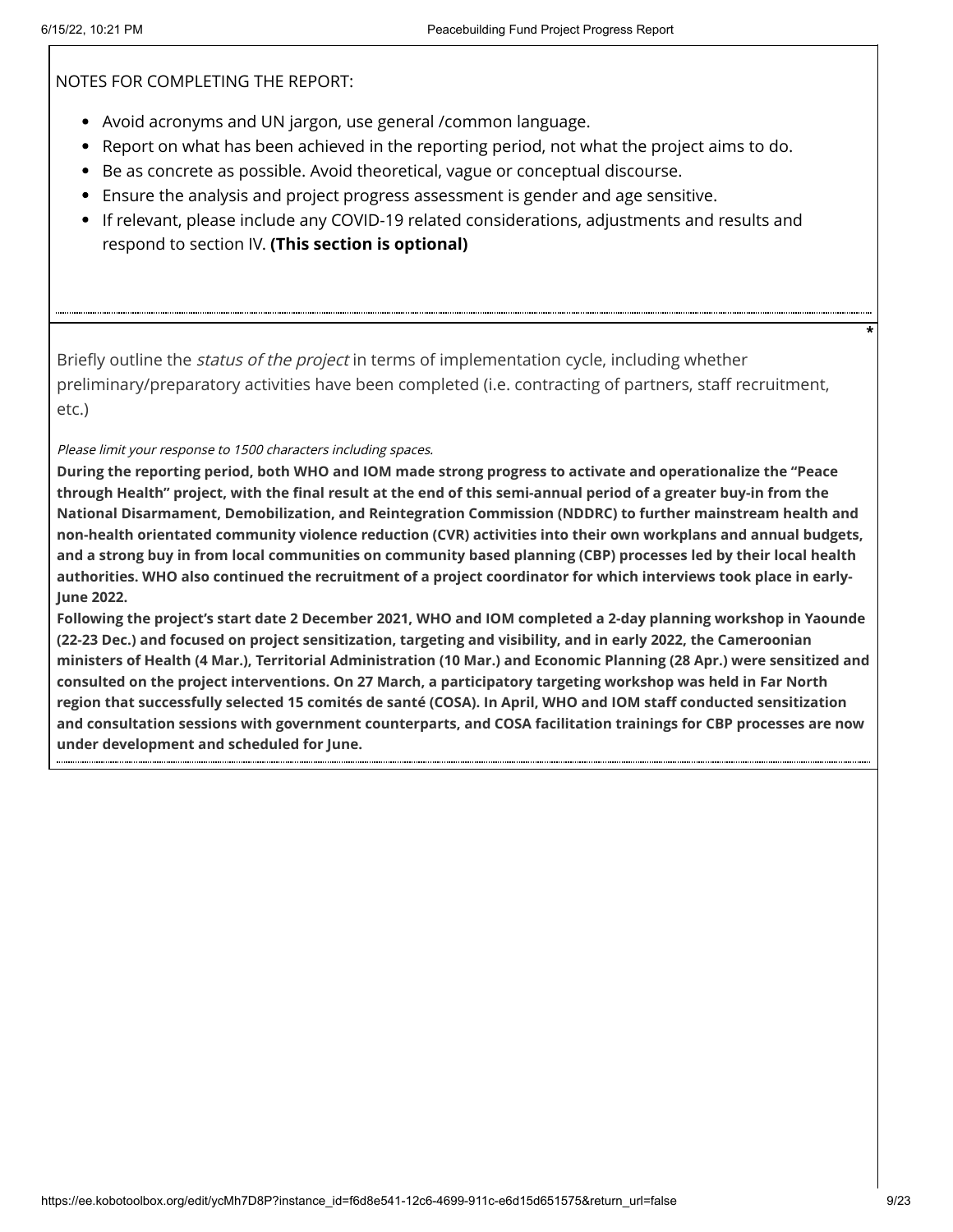Summarize the main structural, institutional or societal level change the project has contributed to. This is not anecdotal evidence or a list of individual outputs, but a description of progress made toward the main purpose of the project

FOR PROJECTS WITHIN SIX MONTHS OF COMPLETION ONLY; (1500 character limit) **Outcome 1: Rate the current status of the outcome progress: on track**

**Following a participatory targeting workshop 27 March in the company of the NDDRC, the heads of targeted health districts, and the mayors of targeted arrondissements, 15 COSAs were officially targeted including the three COSA surrounding the three key DDR sites in Far North of Mora, Meri and Meme.** 

**WHO and IOM staff then proceeded to conduct sensitization and consultation processes partly accompanied by a representative of the Governor and the NDDRC, meeting with all 15 COSA over the month of April to sensitize COSA members on the project, its aims, and to collect preliminary information on each COSA's interactions with local community dynamics such as community grievances and pressures, and the presence of local organisations. A strong level of buy-in and interest was achieved, with COSA requested to nominate five COSA representatives (COSA size typically 13-14) to participate in future facilitation trainings.** 

**Outcome 2: Rate the current status of the outcome progress: on track**

**Concerning specifically the DDR capacity building elements of the project, throughout the project period, IOM and the department for Peace Operations DDR Section have continued to build strong in-roads towards the development of key DDR strategic documents and action plans. From 22 to 26 March the first joint IOM-NDDRC mission to the Far North supported by this project was conducted, with the joint viewing of key DDR sites and a working session by NDDRC and IOM technical colleagues that resulted in a draft NDDRC roadmap presented to the National Coordinator and IOM Chief of Mission for 2022-23, which currently awaits final modification and validation by the Resident Coordinator's Office (RCO). Between the 19-23 April, another joint mission with the NDDRC to Far North was conducted, this time for the NDDRC to participate and take a leading role in the COSA sensitization and consultation sessions around the three key DDR sites of Mora, Meri and Meme.** 

**Outcome 3: Rate the current status of the outcome progress: on track**

**During the reporting period, initial community engagement activities with COSA in the Far North region have also contributed towards progress in outcome 3 for greater socio-economic opportunities to serve as alternatives for youth enrolment and recidivism.**

### **PART II: RESULT PROGRESS BY PROJECT OUTCOME**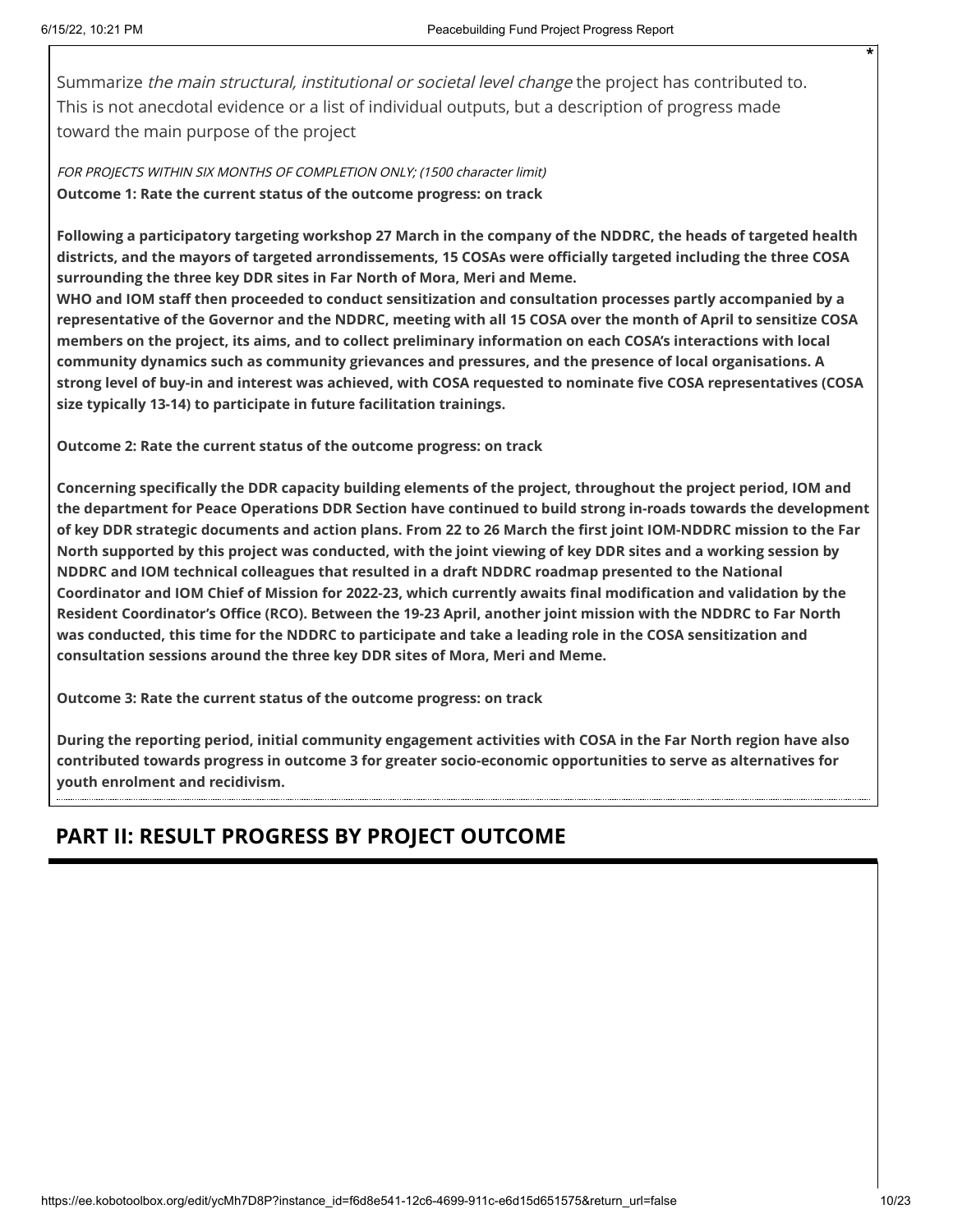Describe overall progress under each Outcome made during the reporting period (for June reports: January-June; for November reports: January-November; for final reports: full project duration). Do not list individual activities. If the project is starting to make/has made a difference at the outcome level, provide specific evidence for the progress (quantitative and qualitative) and explain how it impacts the broader political and peacebuilding context.

- "On track" refers to the timely completion of outputs as indicated in the workplan.
- "On track with peacebuilding results" refers to higher-level changes in the conflict or peace factors that the project is meant to contribute to. These effects are more likely in mature projects than in newer ones.

| How many OUTCOMES does this project have |  |  |  |  |  |  |  |                                |  |  |
|------------------------------------------|--|--|--|--|--|--|--|--------------------------------|--|--|
|                                          |  |  |  |  |  |  |  | $1 2$ 3 4 5 6 7 8 more than 8. |  |  |

Please write out the project outcomes as they are in the project results framework found in the project document

#### Outcome 1:

**Trust between communities as well as trust in the authorities is increased, through using health as an entry point for community engagement and participatory and inclusive dialogue that leads to more equitable and improved access to health and other social services in the targeted communities of the Far-North region**

#### Outcome 2:

**Confidence between the NDDRC, former Armed Groups Designated as Terrorist Organizations (AGDTO) associates and host communities at local level (in the Far North region) is improved through greater capacities and resources to meet the health needs of former associates and develop a comprehensive and inclusive DDR framework in respect of International Humanitarian Law (IHL) and the Integrated DDR Standards (IDDRS).**

#### Outcome 3:

**Youth enrolment and recidivism in AGDTOs is reduced through the creation of socio-economic alternatives to violence – for youth at-risk of recruitment (including girls and young women) in the Far-North, while contributing to health preparedness and equitable access to health care at community level**

**\***

**\***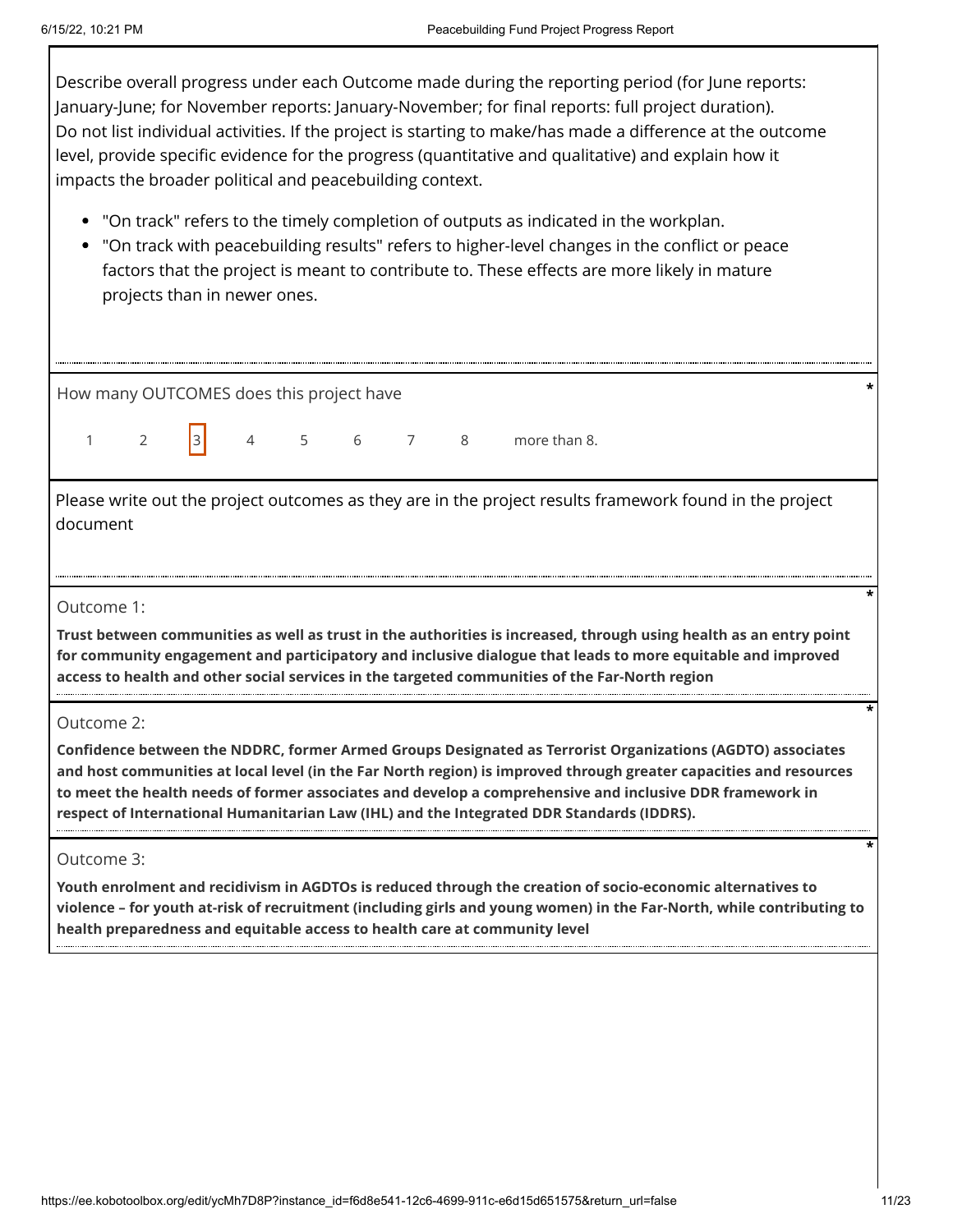| <b>Outcome 1:</b>                                                                                                                                                                                                                                                                                                                                                                                                                                                                                                                                                                                                                                                                                                                                                                                                                                                                                                                                                                                                                                                          |
|----------------------------------------------------------------------------------------------------------------------------------------------------------------------------------------------------------------------------------------------------------------------------------------------------------------------------------------------------------------------------------------------------------------------------------------------------------------------------------------------------------------------------------------------------------------------------------------------------------------------------------------------------------------------------------------------------------------------------------------------------------------------------------------------------------------------------------------------------------------------------------------------------------------------------------------------------------------------------------------------------------------------------------------------------------------------------|
| Trust between communities as well as trust in the authorities is increased, through using<br>health as an entry point for community engagement and participatory and inclusive dialogue<br>that leads to more equitable and improved access to health and other social services in the<br>targeted communities of the Far-North region                                                                                                                                                                                                                                                                                                                                                                                                                                                                                                                                                                                                                                                                                                                                     |
|                                                                                                                                                                                                                                                                                                                                                                                                                                                                                                                                                                                                                                                                                                                                                                                                                                                                                                                                                                                                                                                                            |
| Rate the current status of the outcome progress                                                                                                                                                                                                                                                                                                                                                                                                                                                                                                                                                                                                                                                                                                                                                                                                                                                                                                                                                                                                                            |
| 1. Off Track<br>2. On Track<br>3. On Track with evidence of peacebuilding results                                                                                                                                                                                                                                                                                                                                                                                                                                                                                                                                                                                                                                                                                                                                                                                                                                                                                                                                                                                          |
| Progress summary<br>Please limit your response to 3000 characters including spaces.<br>Following a participatory targeting workshop 27 March in the company of the NDDRC, the heads of targeted health<br>districts, and the mayors of targeted arrondissements, 15 COSAs were officially targeted including the three COSA<br>surrounding the three key DDR sites in Far North of Mora, Meri and Meme.<br>WHO and IOM staff then proceeded to conduct sensitization and consultation processes partly accompanied by a<br>representative of the Governor and the NDDRC, meeting with all 15 COSA over the month of April to sensitize COSA<br>members on the project, its aims, and to collect preliminary information on each COSA's interactions with local<br>community dynamics such as community grievances and pressures, and the presence of local organisations. A<br>strong level of buy-in and interest was achieved, with COSA requested to nominate five COSA representatives (COSA<br>size typically 13-14) to participate in future facilitation trainings. |
| Indicate any additional analysis on how Gender Equality and Women's Empowerment and/or Youth<br>Inclusion and Responsiveness has been ensured under this Outcome<br>Please limit your response to 1500 characters including spaces.<br>The 15 COSAs were sensitized to take into account 30% of women among their members and we had ensured that<br>this quota was respected during capacity building                                                                                                                                                                                                                                                                                                                                                                                                                                                                                                                                                                                                                                                                     |
| <b>Outcome 2:</b><br>Confidence between the NDDRC, former Armed Groups Designated as Terrorist Organizations<br>(AGDTO) associates and host communities at local level (in the Far North region) is improved<br>through greater capacities and resources to meet the health needs of former associates and<br>develop a comprehensive and inclusive DDR framework in respect of International                                                                                                                                                                                                                                                                                                                                                                                                                                                                                                                                                                                                                                                                              |
| Humanitarian Law (IHL) and the Integrated DDR Standards (IDDRS).<br>Rate the current status of the outcome progress                                                                                                                                                                                                                                                                                                                                                                                                                                                                                                                                                                                                                                                                                                                                                                                                                                                                                                                                                        |
| 3. On Track with evidence of peacebuilding results<br>1. Off Track<br>2. On Track                                                                                                                                                                                                                                                                                                                                                                                                                                                                                                                                                                                                                                                                                                                                                                                                                                                                                                                                                                                          |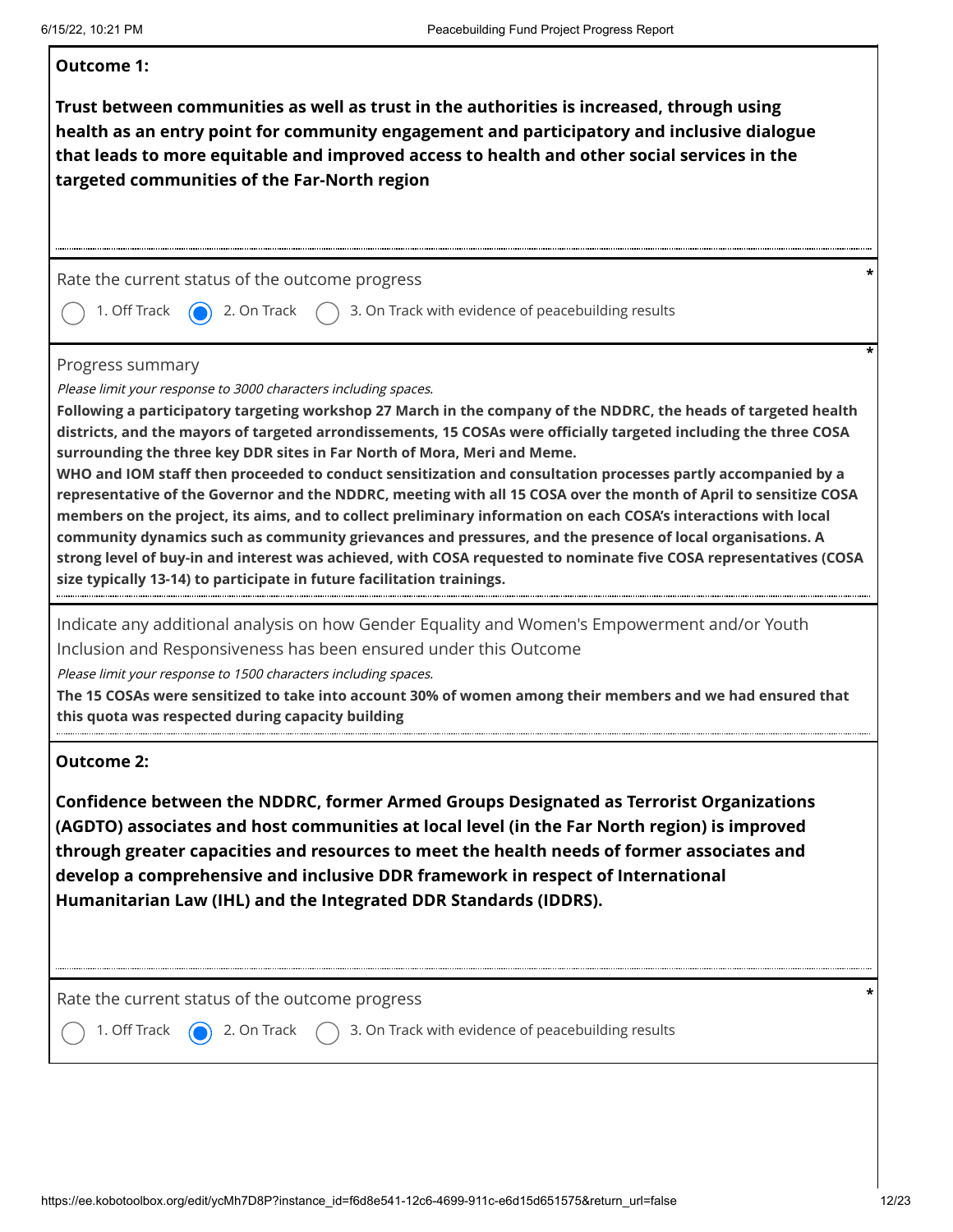#### Progress summary

#### Please limit your response to 3000 characters including spaces.

**Concerning specifically the DDR capacity building elements of the project, throughout the project period, IOM and the department for Peace Operations DDR Section have continued to build strong in-roads towards the development of key DDR strategic documents and action plans. From 22 to 26 March the first joint IOM-NDDRC mission to the Far North supported by this project was conducted, with the joint viewing of key DDR sites and a working session by NDDRC and IOM technical colleagues that resulted in a draft NDDRC roadmap presented to the National Coordinator and IOM Chief of Mission for 2022-23, which currently awaits final modification and validation by the Resident Coordinator's Office (RCO).** 

**Between the 19-23 April, another joint mission with the NDDRC to Far North was conducted, this time for the NDDRC to participate and take a leading role in the COSA sensitization and consultation sessions around the three key DDR sites of Mora, Meri and Meme. Prior to the mission NDDRC Yaounde officials were briefed on the value of CVR approaches for DDR and were trained on the specific sensitization interview guide developed which they then took the lead in asking questions to COSA members to build their capacities with community outreach and engagement. This approach led to positive reviews and further buy-in by the NDDRC for community-based approaches, for the NDDRC to use similar methodologies for community engagement within their own workplans in the future.** 

**The first large scale initiative with the NDDRC is scheduled for the week of 13 June, where IOM and DPO will be organizing a DDR study exchange to New York to provide the NDDRC with a platform to share their experiences on DDR with a range of international actors, including putting the NDDRC in touch with the permanent mission of Colombia to the United Nations for the scheduling of a future south-south DDR exchange to Colombia.**

Indicate any additional analysis on how Gender Equality and Women's Empowerment and/or Youth Inclusion and Responsiveness has been ensured under this Outcome

Please limit your response to 1500 characters including spaces.

**Visits to DDR centers made it possible to assess the support needs for better integration of women.**

#### **Outcome 3:**

**Youth enrolment and recidivism in AGDTOs is reduced through the creation of socio-economic alternatives to violence – for youth at-risk of recruitment (including girls and young women) in the Far-North, while contributing to health preparedness and equitable access to health care at community level**

Rate the current status of the outcome progress **\***

1. Off Track  $\qquad \qquad$  2. On Track  $\qquad$  3. On Track with evidence of peacebuilding results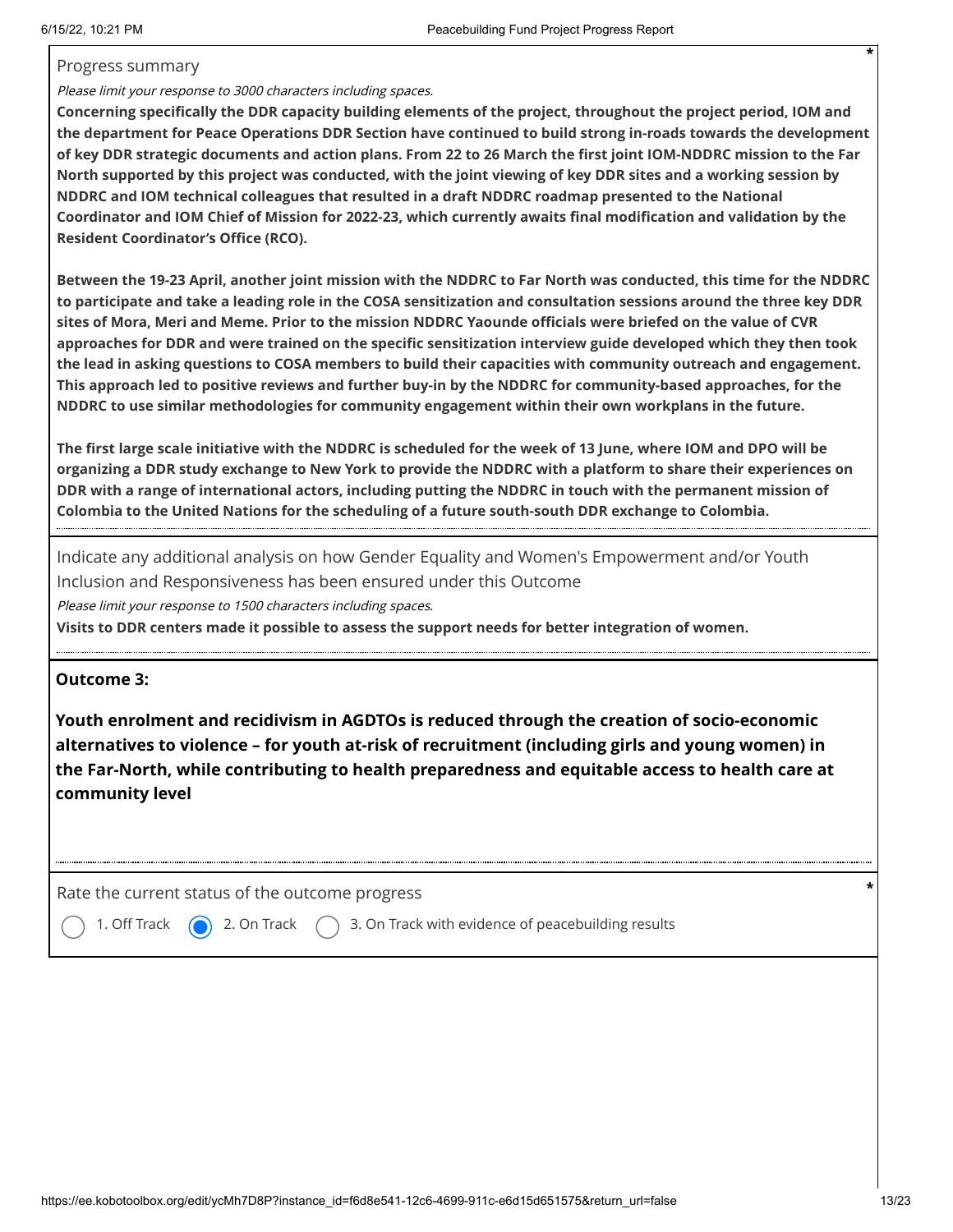Progress summary

Please limit your response to 3000 characters including spaces.

**During the reporting period, initial community engagement activities with COSA in the Far North region have also contributed towards progress in outcome 3 for greater socio-economic opportunities to serve as alternatives for youth enrolment and recidivism. This is due to the fact that COSA will eventually be used as the entry point for facilitating a participative selection of youth to benefit from these socio-economic opportunities in the later stages of the project once COSA members are trained on facilitation techniques and exercises.**

Indicate any additional analysis on how Gender Equality and Women's Empowerment and/or Youth Inclusion and Responsiveness has been ensured under this Outcome

Please limit your response to 1500 characters including spaces.

**A quota of 30% of women was required for each COSA during training.**

### **INDICATOR BASED PERFORMANCE ASSESSMENT**

Using the Project Results Framework as per the approved project document or any amendmentsprovide an update on the achievement of key indicators at the **outcome** level in the table below

- If an outcome has more than 3 indicators , select the 3 most relevant ones with most relevant progress to highlight.
- Where it has not been possible to collect data on indicators, state this and provide any explanation. Provide gender and age disaggregated data. (300 characters max per entry)

**» Outcome 1: Trust between communities as well as trust in the authorities is increased, through using health as an entry point for community engagement and participatory and inclusive dialogue that leads to more equitable and improved access to health and other social services in the targeted communities of the Far-North region**

| Outcome | Perform   | Indicator       | End of    | Indicator             | Current   | Reasons  |
|---------|-----------|-----------------|-----------|-----------------------|-----------|----------|
|         | ance      | <b>Baseline</b> | Project   | Mileston              | Indicator | for      |
|         | Indicator |                 | Indicator | e                     | progress  | Variance |
|         |           |                 | Target    |                       |           | Delay    |
|         |           |                 |           | --------------------- |           | (if any) |
|         |           |                 |           |                       |           |          |
|         |           |                 |           |                       |           |          |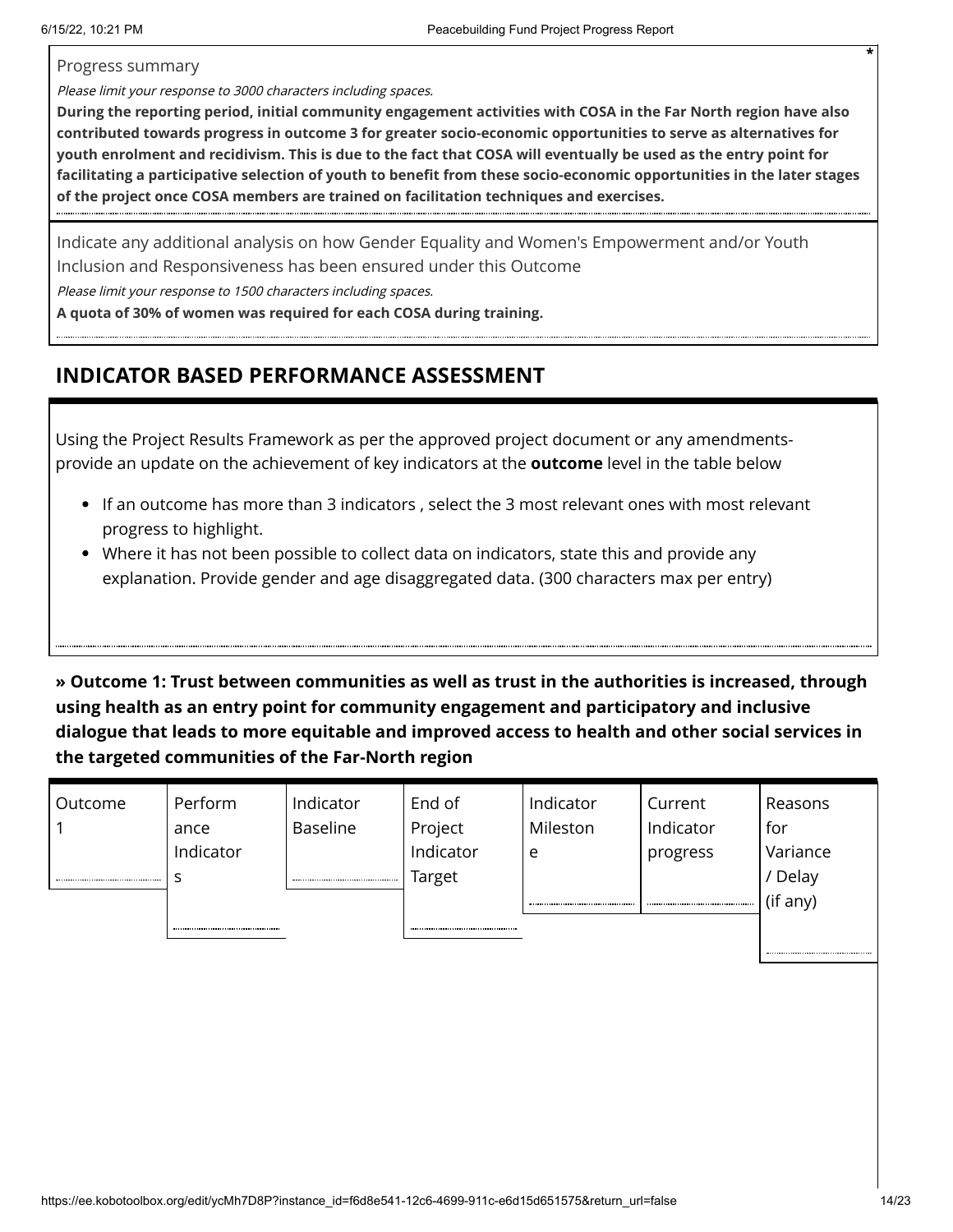6/15/22, 10:21 PM Peacebuilding Fund Project Progress Report

| 1.1 | Improved<br>perception<br>during<br>interventions<br>among<br>community<br>members<br>participating<br>in health<br>dialogue<br>forums (COSA)<br>in the ability<br>of local<br>authorities to<br>respond to<br>their needs<br>(disaggregated<br>by gender and<br>age)                                                                 | 70% | <b>Finalization of</b><br>baseline<br>assessment in<br>15 targeted<br><b>COSA</b> | <b>WHO and IOM</b><br>are in the<br>month of June<br>conducting a<br>comprehensive<br>baseline<br>assessment to<br>assess<br>community<br>level<br>perceptions,<br>and were able<br>to proceed<br>with this only<br>once<br>preliminary<br>meetings and<br><b>COSA selected</b><br>were<br>completed. |
|-----|---------------------------------------------------------------------------------------------------------------------------------------------------------------------------------------------------------------------------------------------------------------------------------------------------------------------------------------|-----|-----------------------------------------------------------------------------------|-------------------------------------------------------------------------------------------------------------------------------------------------------------------------------------------------------------------------------------------------------------------------------------------------------|
| 1.2 | Improved<br>perception<br>during<br>interventions<br>among<br>community<br>members<br>participating<br>in health<br>dialogue<br>forums (COSA)<br>in the ability<br>of multiple<br>villages within<br>the same aire<br>de santé to<br>create<br>solutions to<br>shared issues<br>of concern<br>(disaggregated<br>by gender and<br>age) | 70% | <b>Finalization of</b><br>baseline<br>assessment in<br>15 targeted<br><b>COSA</b> | <b>WHO and IOM</b><br>are in the<br>month of June<br>conducting a<br>comprehensive<br>baseline<br>assessment to<br>assess<br>community<br>level<br>perceptions,<br>and were able<br>to proceed<br>with this only<br>once<br>preliminary<br>meetings and<br><b>COSA selected</b><br>were<br>completed. |
| 1.3 |                                                                                                                                                                                                                                                                                                                                       |     |                                                                                   |                                                                                                                                                                                                                                                                                                       |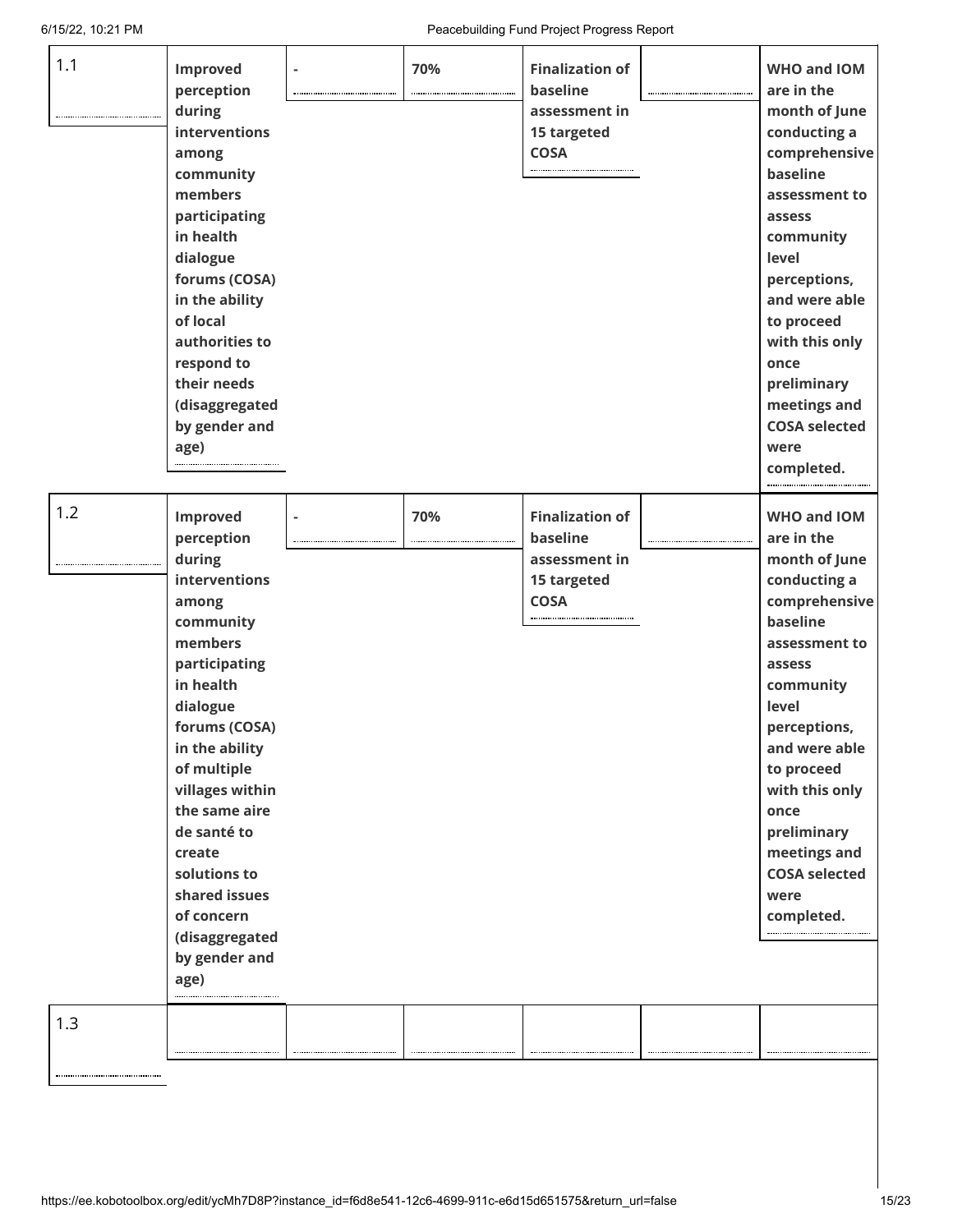**» Outcome 2: Confidence between the NDDRC, former Armed Groups Designated as Terrorist Organizations (AGDTO) associates and host communities at local level (in the Far North region) is improved through greater capacities and resources to meet the health needs of former associates and develop a comprehensive and inclusive DDR framework in respect of International Humanitarian Law (IHL) and the Integrated DDR Standards (IDDRS).**

| Outcome<br>$\overline{2}$<br> | Perform<br>ance<br>Indicator<br>S                                                                                                                                                                                                                                                       | Indicator<br>Baseline | End of<br>Project<br>Indicator<br>Target | Indicator<br>Mileston<br>e                                       | Current<br>Indicator<br>progress | Reasons<br>for<br>Variance<br>/ Delay<br>(if any) |
|-------------------------------|-----------------------------------------------------------------------------------------------------------------------------------------------------------------------------------------------------------------------------------------------------------------------------------------|-----------------------|------------------------------------------|------------------------------------------------------------------|----------------------------------|---------------------------------------------------|
| 2.1                           | <b>Increased</b><br>understanding<br>by officials<br>from the<br><b>NDDRC</b> or<br>other relevant<br>state<br>institutions of<br><b>IDDRS</b><br>modules<br>(disaggregated<br>by gender and<br>age)                                                                                    |                       | 70%                                      | Commencement<br>of future large<br><b>IDDRS</b><br>trainings<br> |                                  |                                                   |
| 2.2                           | <b>Increased</b><br>understanding<br>of officials<br>from the<br><b>NDDRC</b> or<br>other relevant<br>state<br>institutions of<br>the specific<br>gender<br>components<br>of DDR for<br>consideration<br>in the Far-<br><b>North context</b><br>(disaggregated<br>by gender and<br>age) |                       | 70%                                      | Commencement<br>of future large<br><b>IDDRS</b><br>trainings     |                                  |                                                   |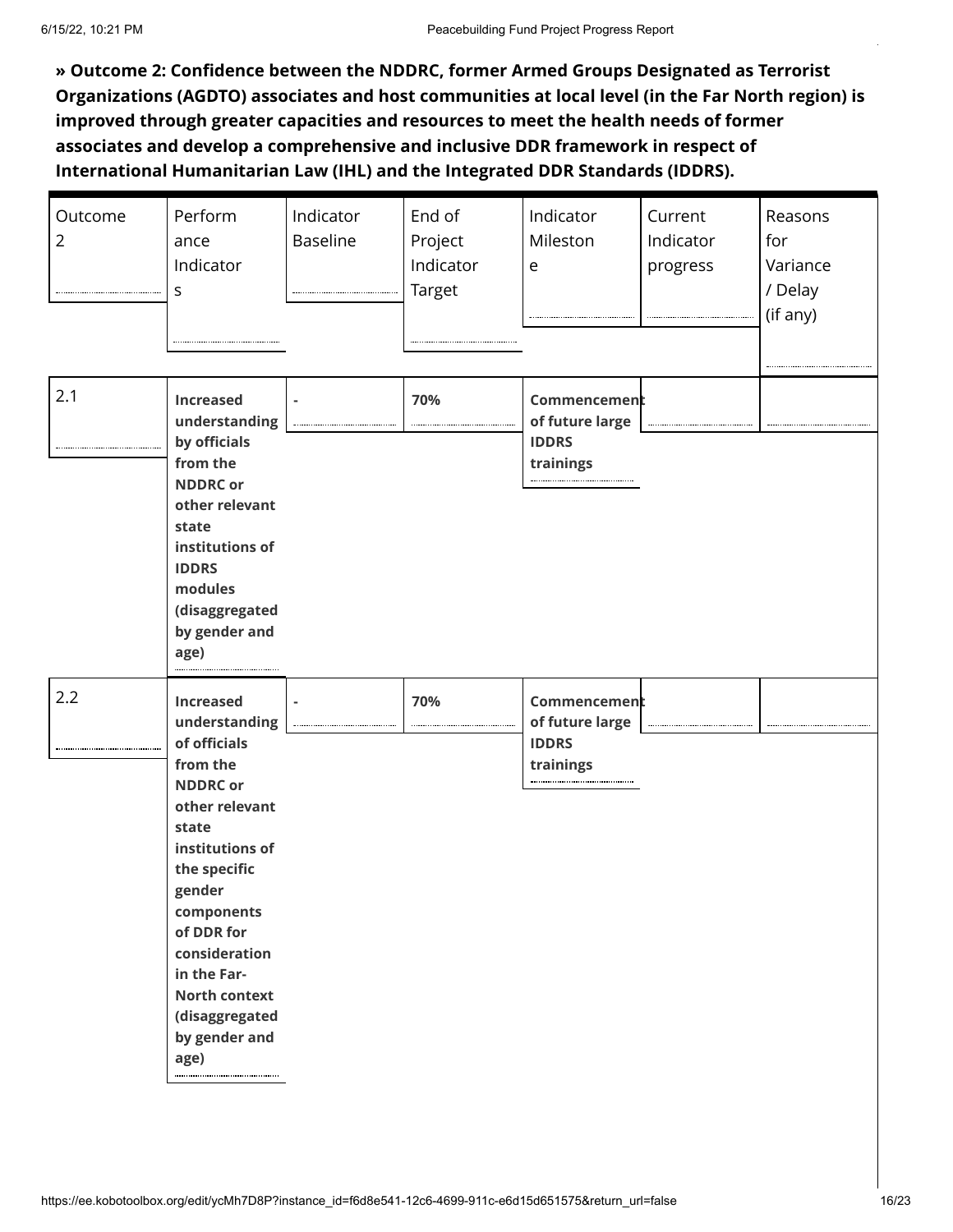| 2.3 | Number of<br>strategic | $\mathbf 0$ | 3 | <b>Next</b><br>milestone to |  |
|-----|------------------------|-------------|---|-----------------------------|--|
|     | documents              |             |   | <b>follow NDDRC</b>         |  |
|     | (new                   |             |   | <b>New York and</b>         |  |
|     | legislation.           |             |   | Colombia                    |  |
|     | government             |             |   | exchanges                   |  |
|     | strategies,            |             |   |                             |  |
|     | workplans or           |             |   |                             |  |
|     | frameworks)            |             |   |                             |  |
|     | aiming to              |             |   |                             |  |
|     | facilitate DDR         |             |   |                             |  |
|     | processes that         |             |   |                             |  |
|     | are worked             |             |   |                             |  |
|     | upon and are           |             |   |                             |  |
|     | demonstrated           |             |   |                             |  |
|     | to be                  |             |   |                             |  |
|     |                        |             |   |                             |  |

**» Outcome 3: Youth enrolment and recidivism in AGDTOs is reduced through the creation of socio-economic alternatives to violence – for youth at-risk of recruitment (including girls and young women) in the Far-North, while contributing to health preparedness and equitable access to health care at community level**

| Outcome<br>3 | Perform<br>ance<br>Indicator<br>S                                                                                                                                                                                                                                                                          | Indicator<br><b>Baseline</b> | End of<br>Project<br>Indicator<br><b>Target</b> | Indicator<br>Mileston<br>e                                                        | Current<br>Indicator<br>progress | Reasons<br>for<br>Variance<br>/ Delay<br>(if any)                                                                                                                                                                                                                                              |
|--------------|------------------------------------------------------------------------------------------------------------------------------------------------------------------------------------------------------------------------------------------------------------------------------------------------------------|------------------------------|-------------------------------------------------|-----------------------------------------------------------------------------------|----------------------------------|------------------------------------------------------------------------------------------------------------------------------------------------------------------------------------------------------------------------------------------------------------------------------------------------|
| 3.1          | <b>Percentage of</b><br>local authority<br>representatives<br>who believe<br>that socio-<br>economic and<br>training<br>opportunities<br>for youth have<br>decreased the<br>risk of<br>recruitment in<br>the Far-North<br>by the<br>provision of<br>alternatives<br>disaggregated<br>by gender and<br>age) |                              | 70%                                             | <b>Finalization of</b><br>baseline<br>assessment in<br>15 targeted<br><b>COSA</b> |                                  | WHO and IOM<br>are in the<br>month of June<br>conducting a<br>comprehensive<br>baseline<br>assessment to<br>assess<br>community<br>level<br>perceptions,<br>and were able<br>to proceed<br>with this only<br>once<br>preliminary<br>meetings and<br><b>COSA selected</b><br>were<br>completed. |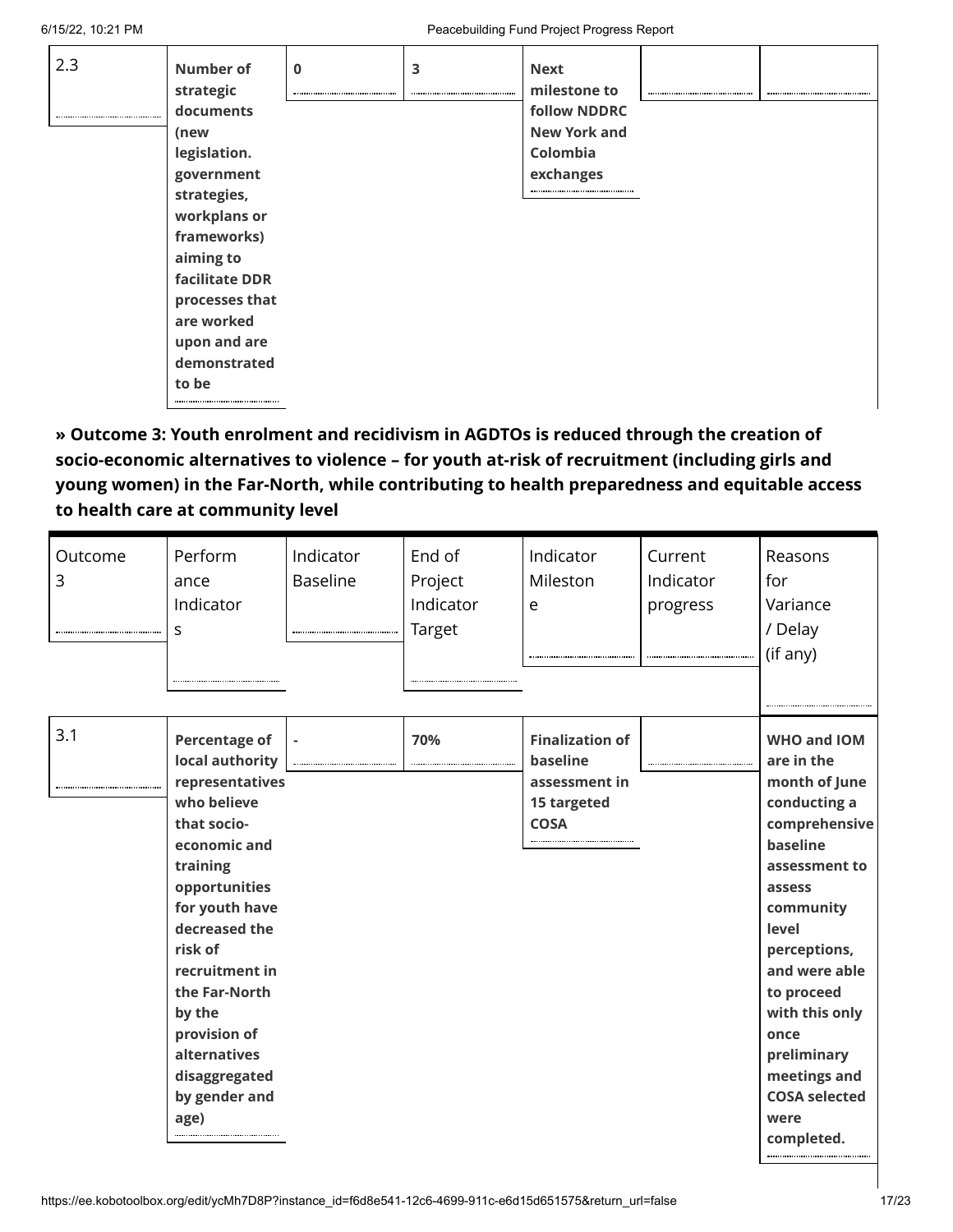| 3.2 | <b>Percentage of</b><br>youth<br>benefiting<br>from socio-<br>economic and<br>training<br>opportunities<br>that say they<br>feel that their<br>economic<br>position has<br>been<br>improved<br>(disaggregated<br>by gender and<br>age)                                                                             | 90% | Commencement<br>of socio-<br>economic and<br>training<br>opportunities<br> |  |
|-----|--------------------------------------------------------------------------------------------------------------------------------------------------------------------------------------------------------------------------------------------------------------------------------------------------------------------|-----|----------------------------------------------------------------------------|--|
| 3.3 | <b>Percentage of</b><br>the targeted<br>325 youth<br>integrated<br>into health-<br>related<br>disease<br>surveillance<br>mechanisms<br>and other<br>socio-<br>economic<br>activities who<br>feel that they<br>now hold<br>positive roles<br>within their<br>communities<br>(disaggregated<br>by gender and<br>age) |     | training<br>opportunities                                                  |  |

## **PART III: Cross-Cutting Issues**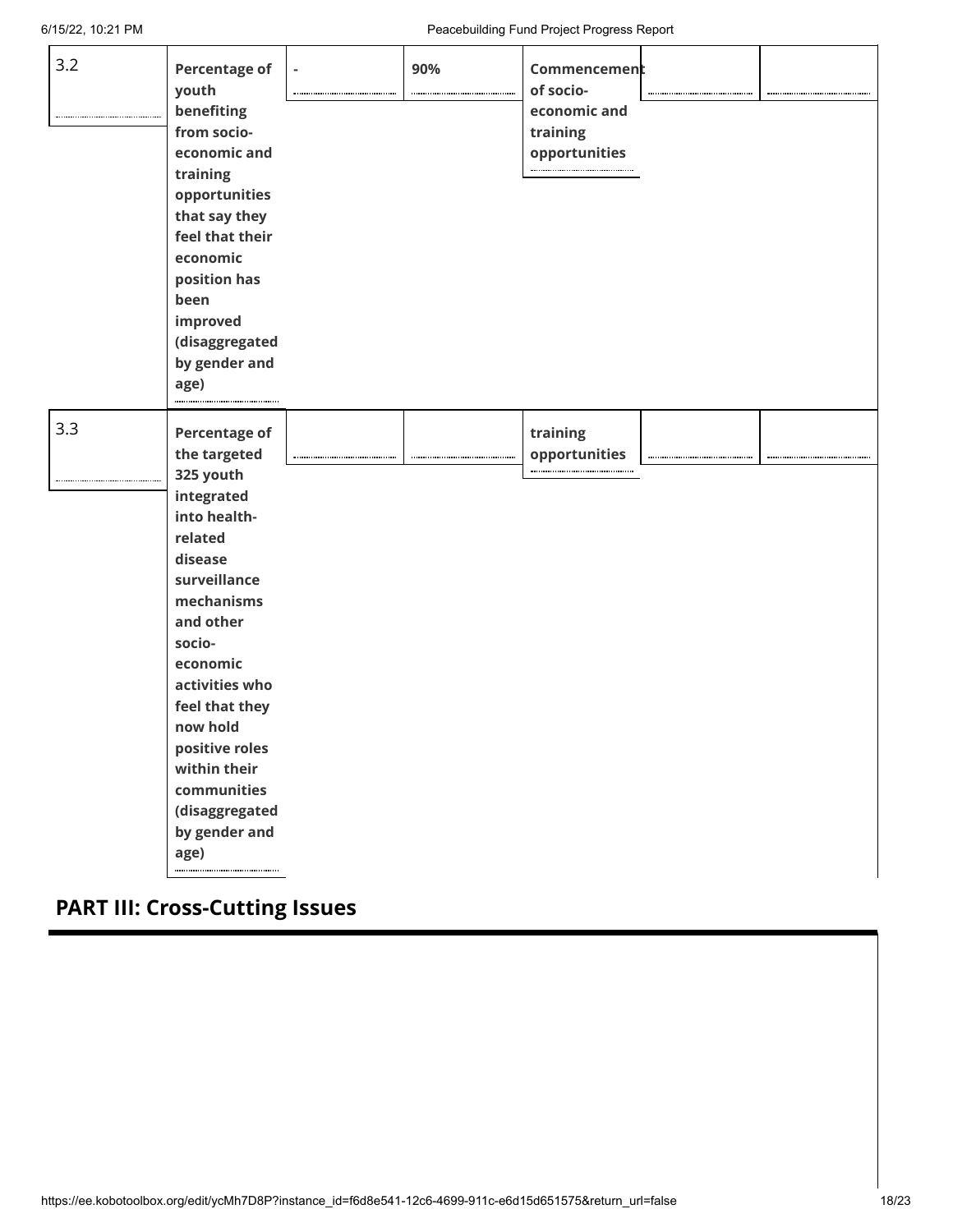Please indicate any significant project-related events anticipated in the next six months, i.e. national dialogues, youth congresses, film screenings, etc.

Please limit your response to 3000 characters including spaces.

**Throughout June 2022, WHO and IOM plan to deliver a series of facilitation trainings to COSA members with the NDDRC. Moreover, during the week of 13 June, an study exchange for two NDDRC representatives to New York will take place with the objective of putting the NDDRC in contact with technical partners and UN member states implementing DDR programmes such as Colombia, Somalia and South Sudan to share experience and best practices. Through a UN member states group of 'Friends of DDR', an event will take place during which the NDDRC will present their work on DDR.**

**IOM and DPO will then be planning a south-south cooperation DDR exchange trip to Colombia, in which the NDDRC will be able to see first-hand how disarmament, demobilization and reintegration approaches are supported and operated by government counterparts in other international contexts, including the mainstreaming of gender considerations.**

In a few sentences, explain whether the project has had a positive *human impact*. May include anecdotal stories about the project's positive effect on the people's lives. Include direct quotes where possible or weblinks to strategic communications pieces.

#### This is an optional question. You may leave it unanswered if not relevant(2000 character limit)

**During the reporting period the project had a strong human impact, by making progress to empower COSA for wider community engagement with each COSA having now nominated five representatives for facilitation trainings, as well as making the NDDRC officials more confident and determined to conduct functioning DDR processes in Cameroon. For example, following an NDDRC officials' trip with WHO and IOM for the conducting of joint sensitization and consultation exercises, the participant thanked WHO and IOM for their assistance and said that they now understood the value of community based activities within DDR and were determined to advocate for their mainstreaming within the NDDRC's workplan moving forward.**

You can also upload upto 3 files in various formats (picture files, powerpoint, pdf, video, etc..) to illustrate the human impact of the project **OPTIONAL**

File 1

**OPTIONAL**

PBF\_Project Progress Report\_2022\_Final-14\_23\_34.pdf

File 2

#### **OPTIONAL**

Click here to upload file. (< 5MB)

File 3

**OPTIONAL**

Click here to upload file. (< 5MB)

Ÿ.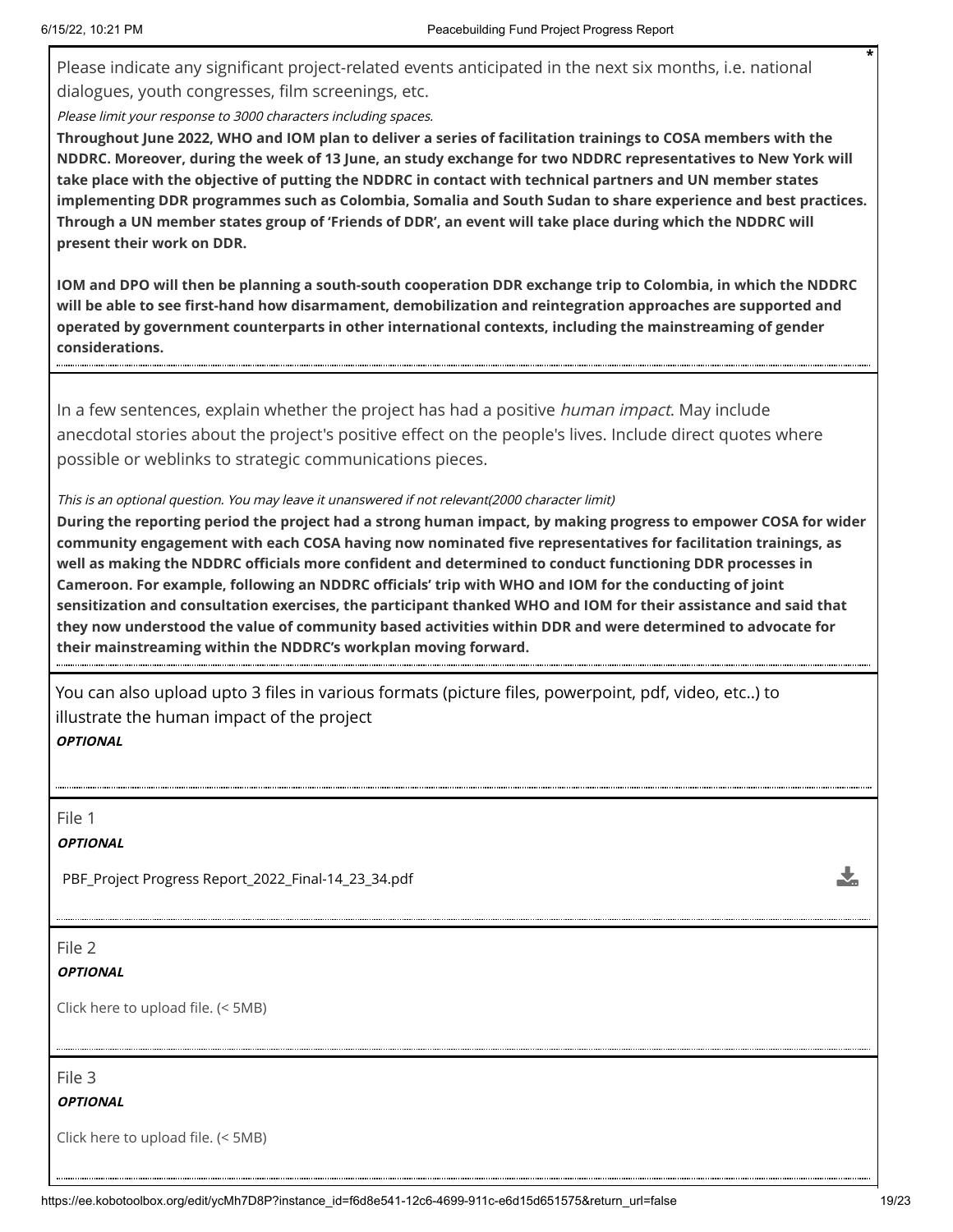| <b>OPTIONAL</b>           | You can also add upto 3 links to online resources which illustrate the human impact of the project |
|---------------------------|----------------------------------------------------------------------------------------------------|
| Link 1<br><b>OPTIONAL</b> |                                                                                                    |
| Link 2<br><b>OPTIONAL</b> |                                                                                                    |
| Link 3<br><b>OPTIONAL</b> |                                                                                                    |

#### **» Monitoring**

Please list monitoring activities undertaken in the reporting period

Please limit your response to 1000 characters including spaces.

**During the project's activities for the sensitization and consultation with COSA on the project's key outcomes and to collect information relevant for creating a better understanding of local dynamics, a monitoring tool was developed and used to get an understanding of the key perceptions of COSA members and surrounding communities. However, a more comprehensive baseline assessment including with focus group discussions on the perceptions of a larger number of community members is still in process during May/June 2022, with the full baseline data therefore still unavailable.**

Do outcome indicators have baselines?

If only some of the outcome indicators have baselines, select 'yes'

yes

no

Please provide a brief description

Please limit your response to 3000 characters including spaces.

**During the month of June, WHO and IOM are conducting a comprehensive baseline assessment with data collection on community level perceptions at the each of the 15 COSA targeted within the project.**

Has the project launched perception surveys or other community-based data collection? **\***

yes

no

#### **» Evaluation**

**\***

**\***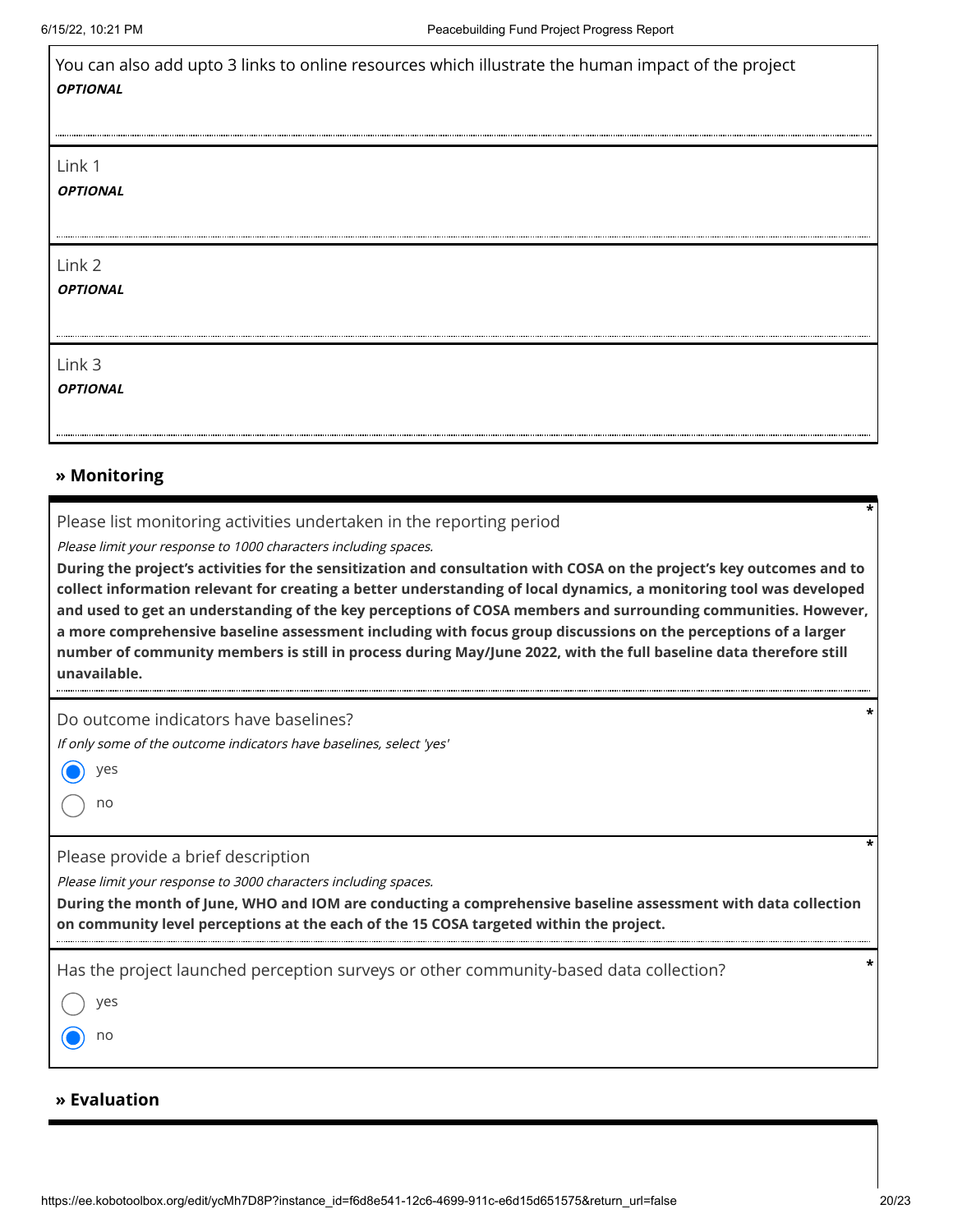| Has an evaluation been conducted during the reporting period?<br>ves<br>no                                                                      |  |
|-------------------------------------------------------------------------------------------------------------------------------------------------|--|
| Evaluation budget (in USD):<br>8                                                                                                                |  |
| If project will end in next six months, describe the evaluation preparations<br>Please limit your response to 3000 characters including spaces. |  |

### **» Catalytic Effect**

| Catalytic Effect (financial): Has the project led to additional funding from other sources?                                                                                                                                                                                                                                                                                           | $\star$ |  |  |  |  |
|---------------------------------------------------------------------------------------------------------------------------------------------------------------------------------------------------------------------------------------------------------------------------------------------------------------------------------------------------------------------------------------|---------|--|--|--|--|
| yes                                                                                                                                                                                                                                                                                                                                                                                   |         |  |  |  |  |
| no                                                                                                                                                                                                                                                                                                                                                                                    |         |  |  |  |  |
| Catalytic Effect (non-financial): Has the project enabled or created a larger or longer-term<br>peacebuilding change to occur?                                                                                                                                                                                                                                                        | *       |  |  |  |  |
| No catalytic effect                                                                                                                                                                                                                                                                                                                                                                   |         |  |  |  |  |
| Some catalytic effect                                                                                                                                                                                                                                                                                                                                                                 |         |  |  |  |  |
| Significant catalytic effect                                                                                                                                                                                                                                                                                                                                                          |         |  |  |  |  |
| Very Significant catalytic effect                                                                                                                                                                                                                                                                                                                                                     |         |  |  |  |  |
| Don't Know                                                                                                                                                                                                                                                                                                                                                                            |         |  |  |  |  |
| Too early to tell                                                                                                                                                                                                                                                                                                                                                                     |         |  |  |  |  |
| Please describe how the project has had a (non-financial) catalytic effect<br>Please limit your response to 3000 characters including spaces.<br>During the reporting period, key catalytic effects have been observed, namely:                                                                                                                                                       |         |  |  |  |  |
| 1. An overall increase in interest by international actors in DDR policy and implementation, with a donor<br>presentation by DPO in early March to a selected number of embassies and technical agencies following a visit to<br>Cameroon in November 2021 that has meant there is more potential for actors working on this area of<br>peacebuilding in Cameroon in the near future. |         |  |  |  |  |
| 2. A change in the position of the NDDRC to be more open to conducting community-based activities within the<br>framework of DDR processes in Cameroon.                                                                                                                                                                                                                               |         |  |  |  |  |

## **PART IV: COVID-19**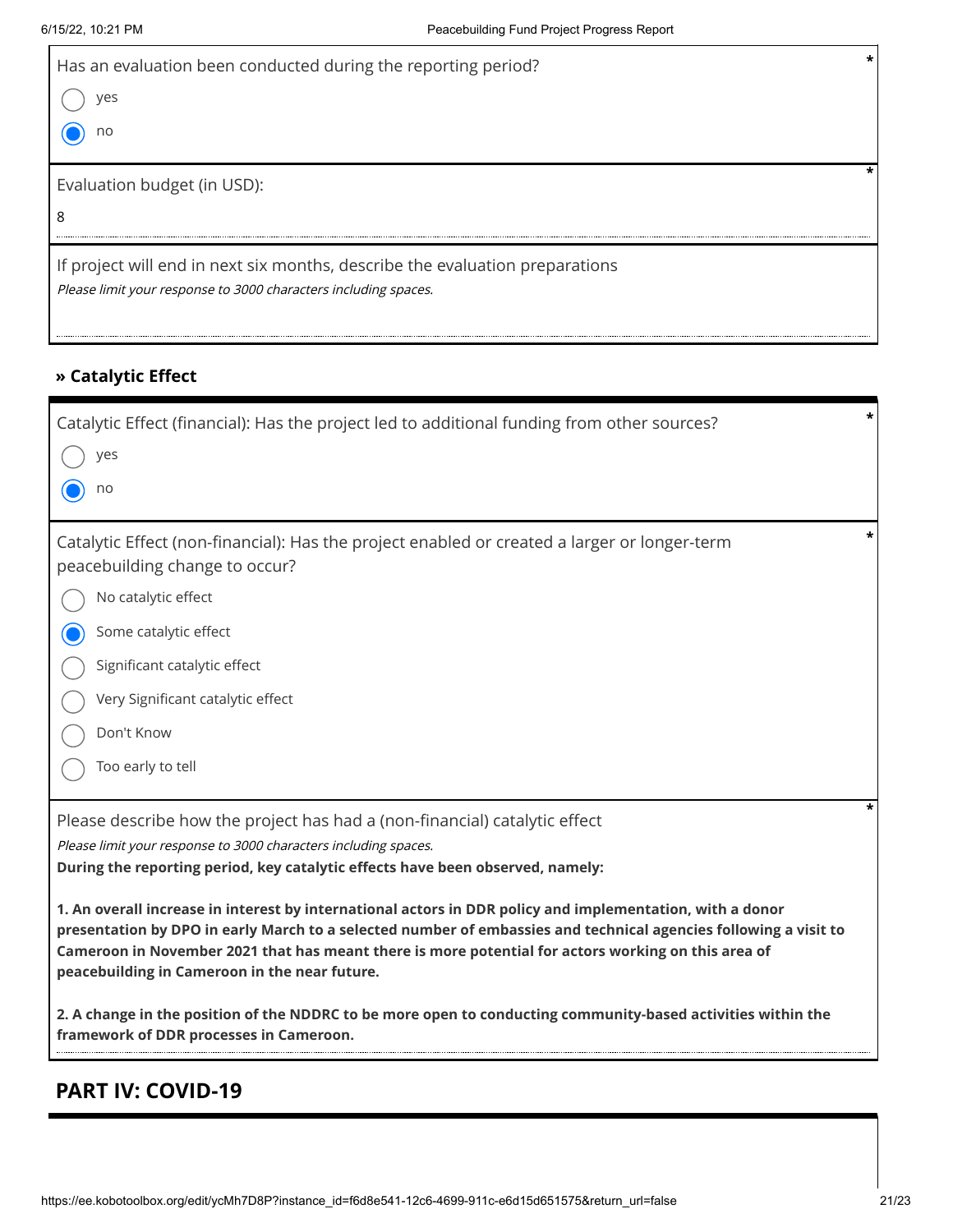| Please respond to these questions if the project underwent any monetary or non-monetary<br>adjustments due to the COVID-19 pandemic.<br>This section is optional. You can leave it blank if not relevant                                                                                                                                                                                                                                                                               |
|----------------------------------------------------------------------------------------------------------------------------------------------------------------------------------------------------------------------------------------------------------------------------------------------------------------------------------------------------------------------------------------------------------------------------------------------------------------------------------------|
| Monetary adjustments:                                                                                                                                                                                                                                                                                                                                                                                                                                                                  |
| Please indicate the total amount in USD of adjustments due to COVID-19:                                                                                                                                                                                                                                                                                                                                                                                                                |
| Non-monetary adjustments: Please indicate any adjustments to the project which did not have any<br>financial implications:<br>Please limit your response to 3000 characters including spaces.                                                                                                                                                                                                                                                                                          |
| Please select all categories which describe the adjustments made to the project (and include details in<br>general sections of this report):<br>Reinforce crisis management capacities and communications<br>Ensure inclusive and equitable response and recovery<br>Strengthen inter-community social cohesion and border management<br>Counter hate speech and stigmatization and address trauma<br>Support the SG's call for a global ceasefire<br>None<br>Other (please describe): |
| If relevant, please share a COVID-19 success story of this project (i.e. how adjustments of this project<br>made a difference and contributed to a positive response to the pandemic/prevented tensions or<br>violence related to the pandemic etc.)<br>Please limit your response to 3000 characters including spaces.                                                                                                                                                                |
| Are there any other issues concerning project implementation (related to COVID-19 or not) that you<br>want to share, including any capacity needs of the recipient organizations? (1500 character limit)<br>Please limit your response to 3000 characters including spaces.                                                                                                                                                                                                            |